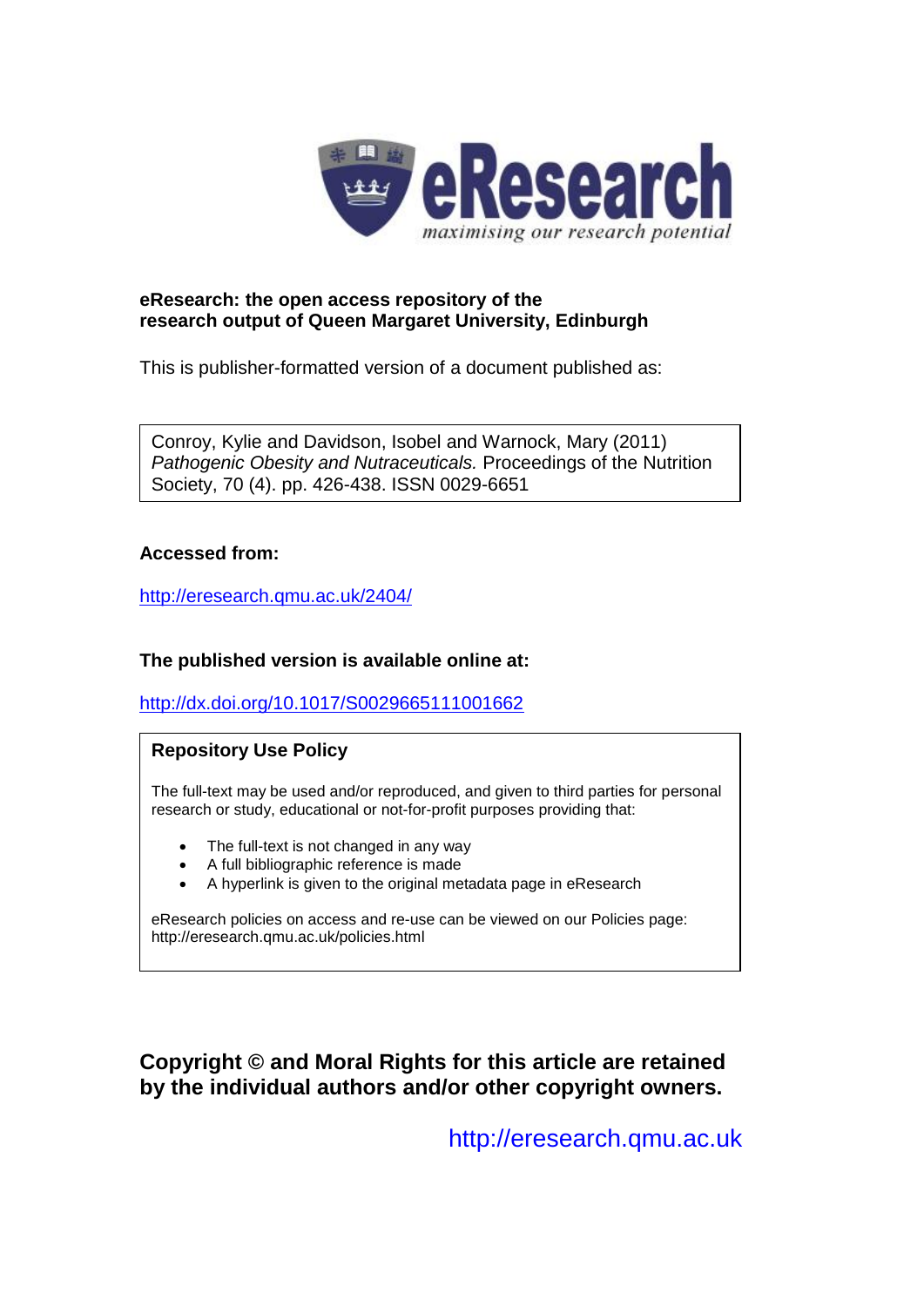Proceedings of the Nutrition Society (2011), **70**, 426–438 doi:10.1017/S0029665111001662 © The Authors 2011 First published online 22 August 2011

The annual Irish Section Postgraduate meeting hosted by the University of Ulster was held at White Horse Hotel, Derry/Londonderry on 16–18 February 2011

## Irish Section Postgraduate Symposium

## Pathogenic obesity and nutraceuticals

K. P. Conroy\*, I. M. Davidson and M. Warnock

Department of Dietetics, Nutrition and Biological Sciences, Queen Margaret University, Edinburgh, Queen Margaret Drive, Musselburgh EH21 6UU, UK

> Over a decade of intense research in the field of obesity has led to the knowledge that chronic, excessive adipose tissue expansion leads to an increase in the risk for CVD, type 2 diabetes mellitus and cancer. This is primarily thought to stem from the low-grade, systemic inflammatory response syndrome that characterises adipose tissue in obesity, and this itself is thought to arise from the complex interplay of factors including metabolic endotoxaemia, increased plasma NEFA, hypertrophic adipocytes and localised hypoxia. Plasma concentrations of vitamins and antioxidants are lower in obese individuals than in the non-obese, which is hypothesised to negatively affect the development of inflammation and disease in obesity. This paper provides a review of the current literature investigating the potential of nutraceuticals to ameliorate the development of oxidative stress and inflammation in obesity, thereby limiting the onset of obesity complications. Research has found nutraceuticals able to positively modulate the activity of adipocyte cell lines and further positive effects have been found in other aspects of pathogenic obesity. While their ability to affect weight loss is still controversial, it is clear that they have a great potential to reverse the development of overweight and obesity-related comorbidities; this, however, still requires much research especially that utilising well-structured randomised controlled trials.

### Nutraceuticals: Polyphenols: Obesity: Inflammation: Adipose tissue

Obesity is considered the epidemic of the 21st century and worldwide in 2008 approximately 1. 5 billion adults were classed as overweight, with a third of these classed as obese, numbers which are expected to increase over the next  $5-10$  years<sup>(1)</sup>. Having significant associations with CVD, type 2 diabetes mellitus (T2DM) and cancer<sup>(2)</sup>, obese individuals have been found to have a substantially higher use of healthcare services than the non-obese<sup>(3)</sup>; therefore, as prevalence increases, so will the burden on healthcare systems. It is now widely recognised that obesity is characterised by a chronic, low-grade, systemic inflammatory response stemming from enlarged adipose tissue (AT) depots, and this is thought to be involved in the development of obesity-related pathologies<sup>(4)</sup>. Furthermore, plasma levels of vitamins and antioxidants are lower in the obese<sup> $(5,6)$ </sup> and an inverse relationship has been shown

between serum total antioxidant capacity and waist circumference $^{(7)}$ , research also indicates the modulatory effects of vitamins and antioxidants on the immune sys $tem<sup>(8)</sup>$  and it may be that reduced levels have a role in the development of inflammation and ultimately disease, in obesity.

Current pharmacotherapy for obesity primarily involves Orlistat and Sibutramine; however, their side effects, combined with the uncertain long-term effects associated with their use, have prompted research into alternatives. The term 'nutraceuticals' was originally defined as 'a food (or part of a food) that provides medical or health benefits, including the prevention and/or treatment of disease<sup> $(9)$ </sup>. This term encompasses substances that are not traditionally recognised nutrients (e.g. vitamins and minerals), but that have been found to have positive physiological effects on

Abbreviations: AT, adipose tissue; C/EBP, cytidine-cytidine-adenosine-adenosine-thymidine-enhancer-binding protein; EGCG, epigallocatechin-3-O-<br>gallate; ER, endoplasmic reticulum; HIF, hypoxia-inducible factor; LPS, lipopo

<sup>\*</sup>Corresponding author: K. P. Conroy, fax + 44 131 4740000, email kconroy@qmu.ac.uk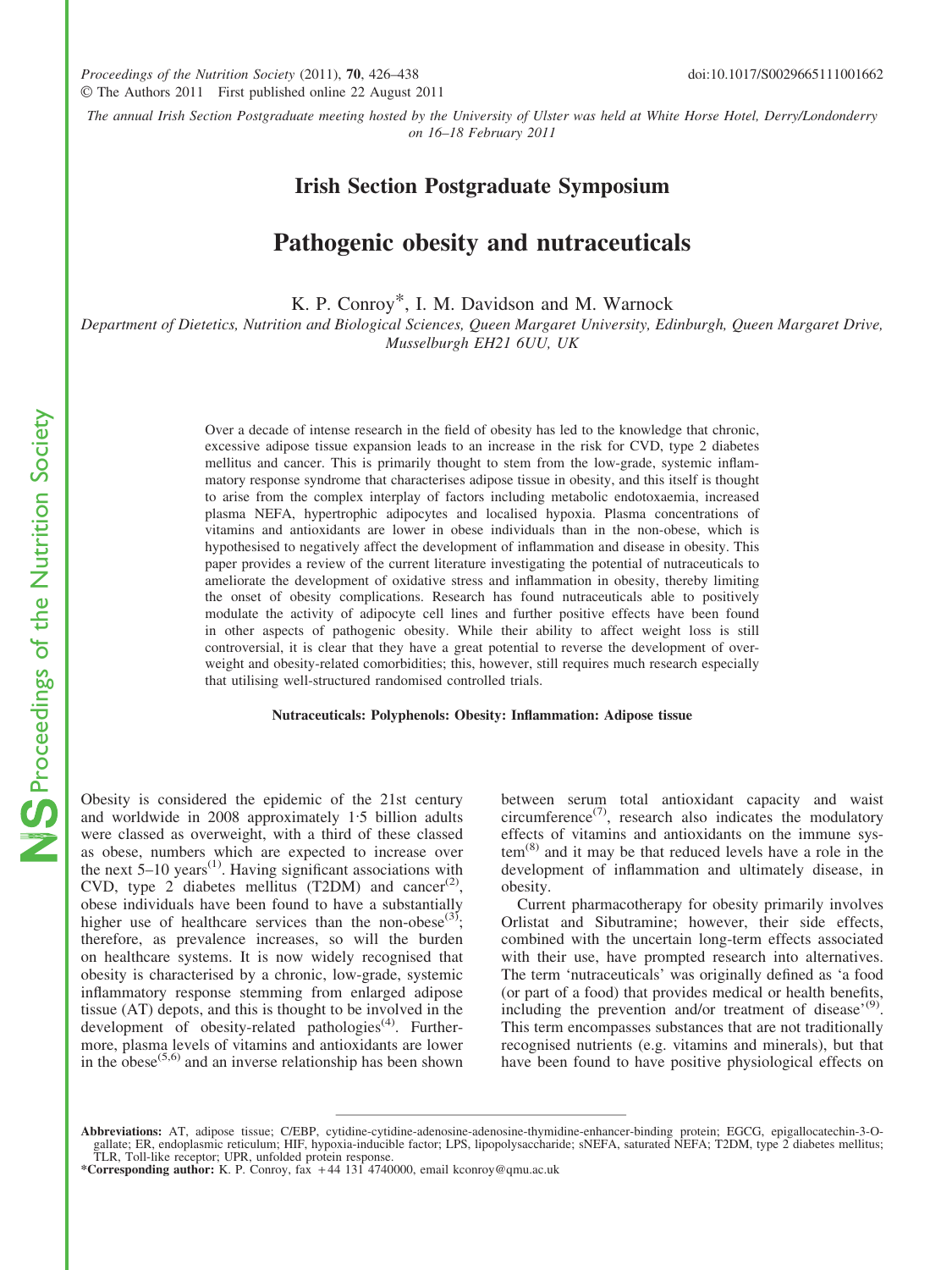

Fig. 1. (Colour online) The development of pathogenic adipose tissue in obesity is a complex interplay of many factors. LPS, lipopolysaccharide; ER, endoplasmic reticulum; TLR, Toll-like receptors.

the body<sup> $(10)$ </sup> and includes plant phytochemicals and phenolics. There is currently no coherent, international definition of a nutraceutical; however, over the last decade, there has been a surge in their marketing, sales and research and as a result there is a requirement for governing bodies to define this area in order to uphold regulatory laws. It is generally regarded that a nutraceutical is a food component consumed in a unit dose form such as tablets, capsules or liquids and includes those from botanical sources<sup> $(10)$ </sup>. Polyphenols are now known to act as signalling molecules and have been found to affect cellular function and modulate gene expression in relation to cancer $(11)$  and neurodegenerative disease<sup> $(12)$ </sup>. However, research into the potential use of nutraceuticals in the treatment of chronic inflammatory diseases such as obesity has only recently been undertaken and as such there is still much to be investigated.

## Adipose tissue in obesity

AT comprises mature adipocytes and non-fat stromovascular cells including fibroblasts, endothelial cells, preadipocytes and tissue resident macrophages $(13)$ . Originally thought of as connective tissue where excess energies were stored as TAG, in the last decade, the endocrine function of AT has been demonstrated and it is now known to produce numerous products collectively called 'adipokines' involved in energy metabolism, inflammatory response and cardiovascular activity<sup> $(14,15)$ </sup>. The two major adipokines secreted are leptin and adiponectin.

Leptin is a protein product of the *ob* gene initially known for its role in regulating appetite<sup>(16)</sup>. In obesity, circulating levels are increased in proportion to fat  $mass<sup>(17,18)</sup>$ , possibly due to increased expression of the  $ob$  gene and elevated leptin secretion<sup> $(19,20)$ </sup>. Women have higher-serum leptin concentrations than men regardless of percent body fat or fat mass<sup>(21,22)</sup>, gender differences also seen in obese children<sup> $(23)$ </sup>. Leptin shares homology with some pro-inflammatory cytokines and is indeed regarded as such; the leptin receptor is expressed by immune cells<sup> $(24,25)$ </sup> and in human subjects circulating levels

of leptin are positively associated with those of C-reactive protein, a marker of inflammation<sup> $(26)$ </sup>. Adiponectin is regarded as anti-inflammatory and also regulates insulin sensitivity<sup>(14)</sup>. Normal-weight individuals have high circulating levels of adiponectin; however, this decreases as adiposity increases<sup> $(27)$ </sup> and levels also negatively correlate with insulin resistance, T2DM and  $CVD^{(28)}$ . Adiponectin synthesis is increased by weight loss and thiazolidinediones, used in the treatment of T2DM, conversely TNFa and IL-6 reduce adiponectin synthesis<sup> $(29,30)$ </sup>. In human subjects, there is an inverse correlation between plasma C-reactive protein levels and adiponectin<sup> $(26,31,32)$ </sup>. Furthermore, in mice, adiponectin gene knockdown results in  $\frac{1}{\text{det}-\text{induced}}$  insulin resistance<sup>(33)</sup> and an increased inflammatory response to dextran sulfate sodium-induced colitis<sup>(34)</sup> and tissue ischaemia<sup>(35)</sup>.

Chronic excessive energy intake leads to AT expansion through both hypertrophy and hyperplasia, and in adults hypertrophy seems to dominate  $(36,37)$ . In some adults, however, hyperplasia can be predominate, which is thought to result in the development of a metabolically benign form of obesity $^{(38)}$ . Dysregulated secretion of adipokines occurs as obesity develops and there is a general shift in adipokine and cytokine production towards a proinflammatory composition. This is thought to be mediated by the activation of tissue-resident macrophages in addition to a significant infiltration of other immunocytes, predominantly macrophages<sup> $(39)$ </sup> although the triggering factors for this are, as yet, unclear. However, the main factors implicated in the initiation of inflammation and oxidative stress in obesity are thought to be metabolic endotoxaemia, increased plasma NEFA, hypertrophic adipocytes and increased  $AT$  hypoxia<sup>(13)</sup> (Fig. 1). These factors do not develop in isolation and there are most likely mechanisms involved which act to feed-forward these processes.

#### Metabolic endotoxaemia

It is now well known that there is a post-prandial inflammatory response, especially following meals high in fat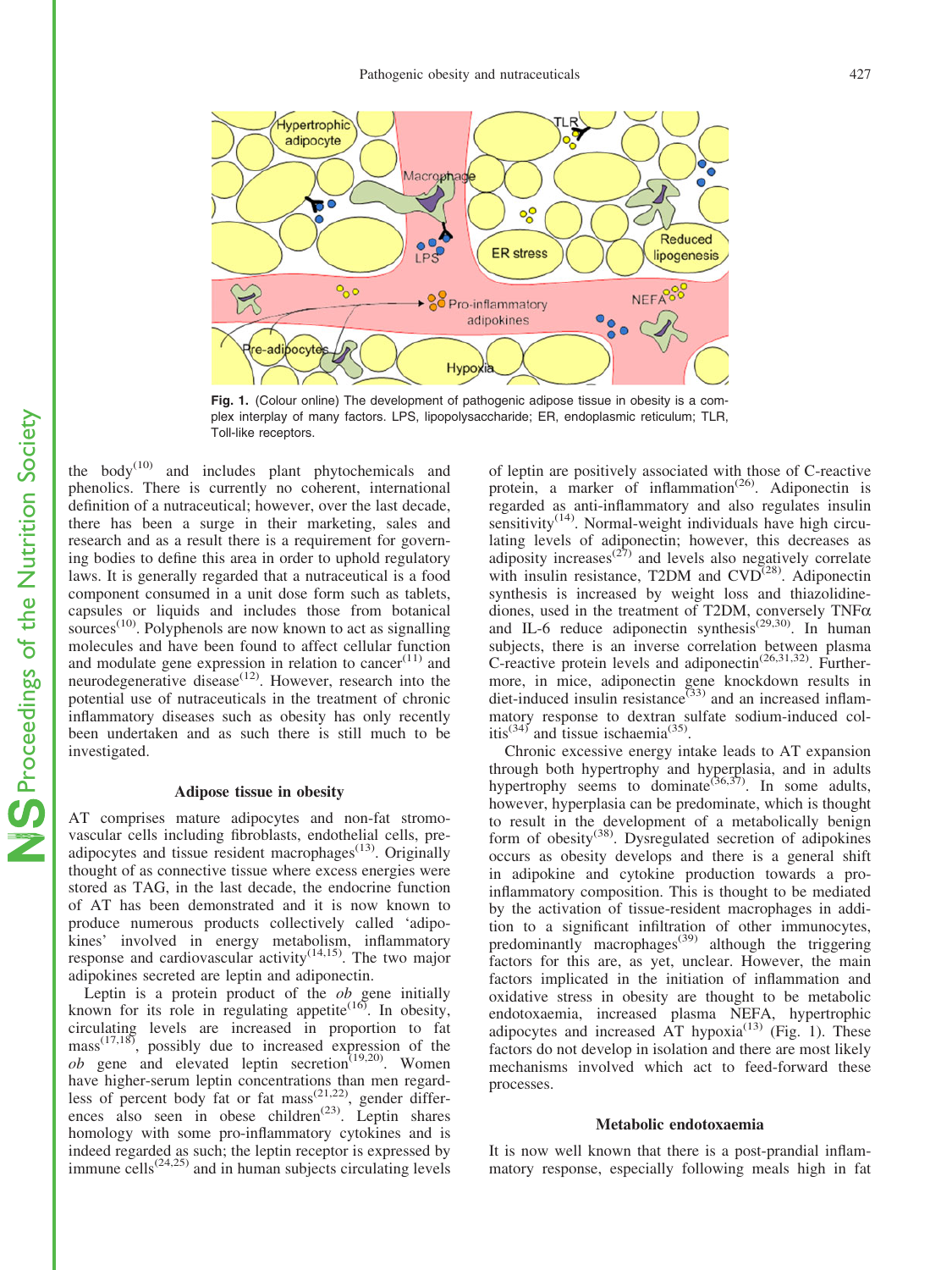and carbohydrate $(40)$ . Macronutrient intake has also been shown to induce pro-inflammatory changes in the immunocytes of normal-weight subjects, a response that is greater and more prolonged in the obese<sup> $(41)$ </sup>, and which is not seen following consumption of a meal rich in fruit and fibre $(42)$ . Recent research suggests that this may be due to the presence of Toll-like receptor (TLR) stimulants, such as bacterial lipopeptides and lipopolysaccharides (LPS), which have been found primarily in meat and processed food products even though they are fit for consumption<sup> $(43)$ </sup>. Microbiota of the gut has recently been identified as a triggering factor of inflammation in obesity, and indeed for the development of obesity itself. Germ-free mice, which contain no gut microbiota, have 42% less total body fat than conventionally raised mice; however, re-colonisation with microbiota from normal mice, increased their total body fat content by  $57\%^{(44)}$ . It is thought that microbiota aid the absorption of monosaccharides and induce hepatic lipogenesis, promoting energy storage with a subsequent increase in adiposity $(44)$ .

In trying to further identify the causative factors for post-prandial inflammation, research indicates that it may be absorption of the endotoxin LPS, released during the death of Gram-negative bacteria within the gut; this is also proposed to have a role in the development of obesity and inflammation<sup> $(45)$ </sup>. In mice, a high-fat or high-carbohydrate meal increases plasma endotoxin levels<sup>(45)</sup>. Similarly, in human subjects, consumption of a high-fat meal has been found to increase plasma levels of endotoxin<sup> $(42,46)$ </sup> and positive correlations have been found between energy or fat intake and plasma endotoxin levels in healthy men<sup> $(47)$ </sup>. One study has further shown there to be a difference between fatty acids in increasing plasma LPS concentrations. Genetically obese JCR:LA-cp (James C Russell corpulent) rat fed a diet containing either 5% or 10% PUFA had significantly lower levels of LPS-binding protein than those on the isoenergetic, lipid-balanced control diets(48). It would be interesting to elucidate if PUFA have similar properties in human subjects.

This significant increase in plasma LPS in response to diet composition has been termed as 'metabolic endotoxaemia<sup> $(45)$ </sup>. Plasma levels of LPS-binding protein, a marker of endotoxaemia, are significantly higher in obese human subjects and are associated with metabolic syndrome and T2DM<sup>(49)</sup>. Research in mice has found that a high-fat or high-carbohydrate diet increases the Gramnegative bacteria population of the gut along with increasing plasma levels of LPS<sup>(45)</sup>. Conversely, modulation of gut flora by antibiotics reduced metabolic endotoxaemia in diet-induced and the genetically obese  $ob/ob$  mice<sup>(50)</sup>. The binding of LPS to TLR4 on enterocytes triggers its phagocytosis and it is subsequently translocated across the intestinal barrier and into the lymph; from there LPS is packaged into chylomicrons along with dietary lipids and transported around the body<sup> $(51)$ </sup>. Indeed, one study conducted in fasting normal-weight, healthy individuals has found that while intake of water, orange juice or a glucose drink has no effect on plasma endotoxin concentrations, consumption of cream increased plasma LPS levels<sup>(52)</sup>. It has also been shown in the genetically obese mouse models, ob/ob and db/db, that high-fat feeding and LPS

can increase intestinal wall permeability, elevating endotoxin levels in the portal circulation<sup> $(50,53)$ </sup>. Recent research suggests that it is gut microbiota that mediate this effect, by modulating the intestinal endocannabinoid system<sup>(5)</sup>. In obese mice, blockade of the endocannabinoid receptor,  $CB<sub>1</sub>$  led to a reduction in gut permeability with a concomitant reduction in plasma LPS, which was also seen following prebiotic administration<sup> $(54)$ </sup>.

Although it has recently been shown that tea catechins such as epigallocatechin-3-O-gallate  $(EGCG)^{(55)}$ , anthocyanins and anthocyanidins<sup> $(56)$ </sup> have a moderate affinity for endocannabinoid receptors at concentrations  $\langle 50 \text{ uM} \rangle$ , there is, as yet, no research into their ability to modulate gut permeability and thereby reduce plasma LPS levels. Furthermore, limited research has been conducted investigating their ability to limit the increases in LPS found following a high-energy meal. A small study using normalweight, healthy subjects investigated plasma changes in endotoxin levels, inflammation and oxidative stress following consumption of a high-fat, high-carbohydrate meal with water, a glucose drink or orange juice $(57)$ . Consumption of orange juice abrogated the increase in plasma endotoxin, inflammation and oxidative stress which was seen with glucose drink and water intake<sup> $(57)$ </sup>. In a similar study, healthy, normal-weight individuals were given a nutritional supplement containing resveratrol (major polyphenol of red-wine grapes) and muscadine grape polyphenols along with a high-fat, high-carbohydrate meal. The supplement ameliorated the increase in plasma LPSbinding protein and endotoxin concentrations associated with intake of such a meal, along with reducing monocytic expression of  $TLR4<sup>(58)</sup>$ . The results of these studies indicate the merit of further research into this area and due to the extended post-prandial inflammatory response seen in obesity, should be extended to include this population.

TLR are transmembrane proteins that recognise microbial components such as bacterial LPS and flagellin and also possibly endogenous ligands released during inflammation<sup> $(59)$ </sup>. TLR4 is thought to mediate cellular response to LPS, and TLR2 is regarded as the main receptor for Grampositive bacterial and fungal cell well components<sup> $(60)$ </sup>; however, LPS activation of TLR4 on 3T3-L1 murine adipocytes has been found to induce the expression of TLR2, leading to an increase in IL-6 gene  $\exp$ expression<sup>(60)</sup>. TLR expression has been observed in AT and adipocytes from normal-weight and obese human subjects and these are responsive to LPS, resulting in the activation of NF-kB signalling, which regulates immune and inflammatory responses, and subsequent cytokine release<sup>(61–63)</sup>. In mice fed a high-fat diet, knockdown of TLR ameliorated the increase in adiposity, reducing serum insulin concentrations and circulating markers of inflammation, although the mechanisms behind this are not fully understood $^{(64)}$ .

The bioactive xanthones of the mangosteen fruit,  $\alpha$ - and g-mangostin, have recently been found to abrogate the activation of NF-kB signalling following incubation with LPS, with a concomitant reduction in pro-inflammatory gene expression in human adipocytes,  $ex$  vivo<sup>(65)</sup>. Furthermore, a-tocopherol treatment of 3T3-L1 cells stimulated with LPS abrogated production of the cytokine,  $IL-6^{(66)}$ . Plant compounds have also been found to reduce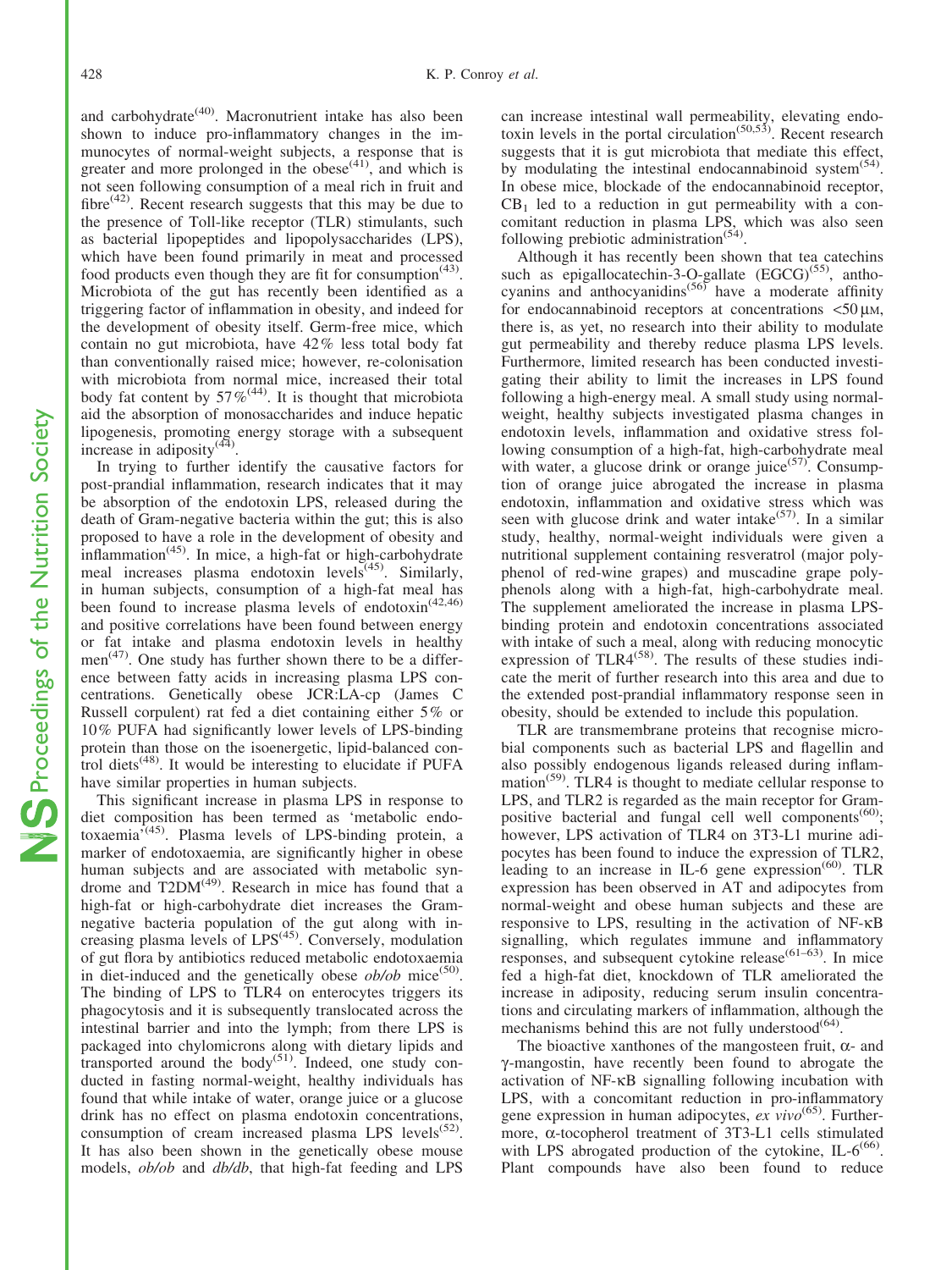LPS-activation of immunocytes. Stimulation of the human acute monocytic leukemia cell line THP-1 with LPS increased the expression and secretion of TNF $\alpha$  and IL-6, which was significantly reduced by treatment with the common polyphenol, cyanidin 3-O-β-glucoside<sup>(67)</sup>. EGCG is also known to be anti-inflammatory and abrogates the macrophage inflammatory response to LPS. Recent research suggests that this is mediated by its ability to inhibit TLR signalling by down-regulating TLR4 expression<sup> $(68)$ </sup>.

## **NEFA**

Elevated plasma NEFA are a feature of obesity thought to result from increased AT basal lipolytic activity<sup>(69)</sup>, which is in turn due to increased adipocyte size $(70)$  and cellular hypoxia<sup>(71)</sup>. Historically, increased plasma NEFA have been connected with obesity<sup>(72)</sup> and  $T2DM^{(73)}$  although further investigations have failed to find any significant associations<sup> $(74)$ </sup>. Regardless, there is much research to indicate the ability of NEFA to impair the insulin responsiveness of tissues including the muscle and liver, which is thought to result from the inhibition of GLUT translocation caused by the intracellular accumulation of fatty acid metabolites<sup>(75)</sup>. The polyphenolic compounds,  $EGCG^{(76)}$ and naringenin<sup> $(77)$ </sup>, have been shown to increase GLUT translocation in rat L6 skeletal muscle cells, thereby enhancing glucose uptake; this has also been found in 3T3-L1 adipocytes treated with the phenolic acid, gallic acid, derived from seabuckthorn<sup> $(78)$ </sup>. Conversely, in isolated rat adipocytes, the polyphenols catechin-gallate, myricetin and quercetin, widely present in fruits and vegetables, have been shown to directly interact with vegetables, have been shown to directly means with GLUT4, reducing glucose transport<sup>(79)</sup>; however, this has not been replicated in vivo. In a fructose-fed rat model of insulin resistance, AT concentrations of GLUT4 were reduced by 58% compared to the control group; however, in those supplemented with green-tea powder, GLUT4 levels were not significantly different from the controls (19%) thereby increasing insulin sensitivity<sup>(80)</sup>. Further to this, the induction of insulin resistance in rats by 48 h intravenous infusion of a TAG emulsion, inhibited the translocation of GLUT4 in both adipose and skeletal muscle tissue. However, this was abrogated in both tissues with the co-injection of 10 mg/kg EGCG; additionally there was a concomitant improvement in insulin-induced glucose uptake<sup>(81)</sup>.

Recently it has been found that normal fasting NEFA levels are maintained in abdominally obese men through a reduction in lipolytic enzyme expression and therefore reduced fasting state NEFA release<sup>(82)</sup>. However, it was further found that post-prandial fatty acid uptake by AT was significantly reduced, which is attributed to a downregulation of fat storage mechanisms and resulted in a substantial increase in plasma NEFA following a meal<sup>(82)</sup>. This is proposed to lead to an increase in ectopic fat deposition; however, this requires further research<sup>(82)</sup>. Phytochemicals such as luteolin, a flavonoid found in olive oil and carrots<sup>(83)</sup>, resveratrol<sup>(84)</sup> and theaflavins found in black tea<sup>(85)</sup> have been found to limit lipid accumulation in human liver HepG2 cells. This has also been found with curcumin treatment of human Hep3B cells<sup>(86)</sup> and EGCG

treatment of primary mouse hepatocytes<sup> $(87)$ </sup>. The proposed mechanism of action is thought to be activation of AMP-activated protein kinase  $\alpha$  signalling pathway, which subsequently inhibits fatty acid and cholesterol synthesis and up-regulates fatty acid oxidation and glycolysis, thereby regulating cellular energy balance<sup> $(88)$ </sup>.

There are a number of animal studies indicating the benefits of phyotchemicals in reducing liver lipotoxicity. Supplementation of the genetically obese  $KK/A<sup>y</sup>$  mice with rhaponticin, extracted from rhubarb, reduced plasma NEFA and TAG levels in addition to preventing the development of liver steatosis<sup>(89)</sup>. Theaflavin treatment of rats fed a high-fat diet ameliorated the development of liver steatosis with a concomitant reduction in plasma NEFA and TAG, which was shown to be mediated through activation of AMP-activated protein kinase signalling<sup> $(85)$ </sup>. In a rat model of liver steatosis, where treatment with carbon tetrachloride induces liver fat accumulation and hepatic cell death, prior feeding with an apricot extract significantly attenuated this(90). Olive leaf extract has also been shown to attenuate the development of liver steatosis in a high-fat fed rat model of obesity, with a concomitant reduction in plasma TAG; however, circulating NEFA levels were not affected<sup>(91)</sup>. Resveratrol supplementation of rats with dietinduced liver steatosis significantly reduced fat deposition in the liver(92). None of these studies investigated alterations in adipose or muscle tissue gene expression of lipid-processing mechanisms, which given the recent findings in obese human subjects<sup> $(82)$ </sup> would be pertinent. Furthermore, there are, as yet, few studies investigating their effects in human subjects.

Characterisation of fasting plasma NEFA in healthy, normal-weight individuals has found that SFA comprise just over half (56%) of the total NEFA concentration, and of this fraction palmitate predominates<sup>(93)</sup>. Further research has found that consumption of a saturated NEFA (sNEFA) rich diet by abdominally obese participants for 8 weeks resulted in an increase in AT inflammatory gene expression compared to those on a MUFA-rich diet<sup> $(94)$ </sup>. In cell culture, sNEFA have been shown to induce release of proinflammatory cytokines from macrophages<sup>(95,96)</sup> and in adipocytes, increase reactive oxygen species generation and TNFa, IL-6 and monocyte chemotactic protein-1 gene expression along with reducing adiponectin gene expression<sup>(97–99)</sup>. TNF $\alpha$  has been found to decrease adipocyte insulin sensitivity, which increases lipolysis and therefore plasma levels of  $NERA^{(100,101)}$ . Even shortterm exposure of adipocytes to  $TNF\alpha$  stimulates lipolysis through increased inducible nitric oxide synthase expression, which in turn up-regulates nitric oxide production and subsequently phosphorylates and activates hormonesensitive lipase<sup>(102)</sup>. Further research has found that immunocyte response to LPS, mediated by TLR4 activation, is approximately three-fold higher in those pre-treated with sNEFA than those treated with either sNEFA or LPS alone<sup> $(103)$ </sup>. A positive feedback loop is proposed whereby sNEFA released from adipocytes activate macrophages, stimulating further release of TNF $\alpha$  and IL-6 and these in turn cause inflammatory changes in adipocytes $(104)$ 

Studies in vitro have shown that sNEFA activate TLR2 and TLR4 on adipocytes and macrophages triggering c-Jun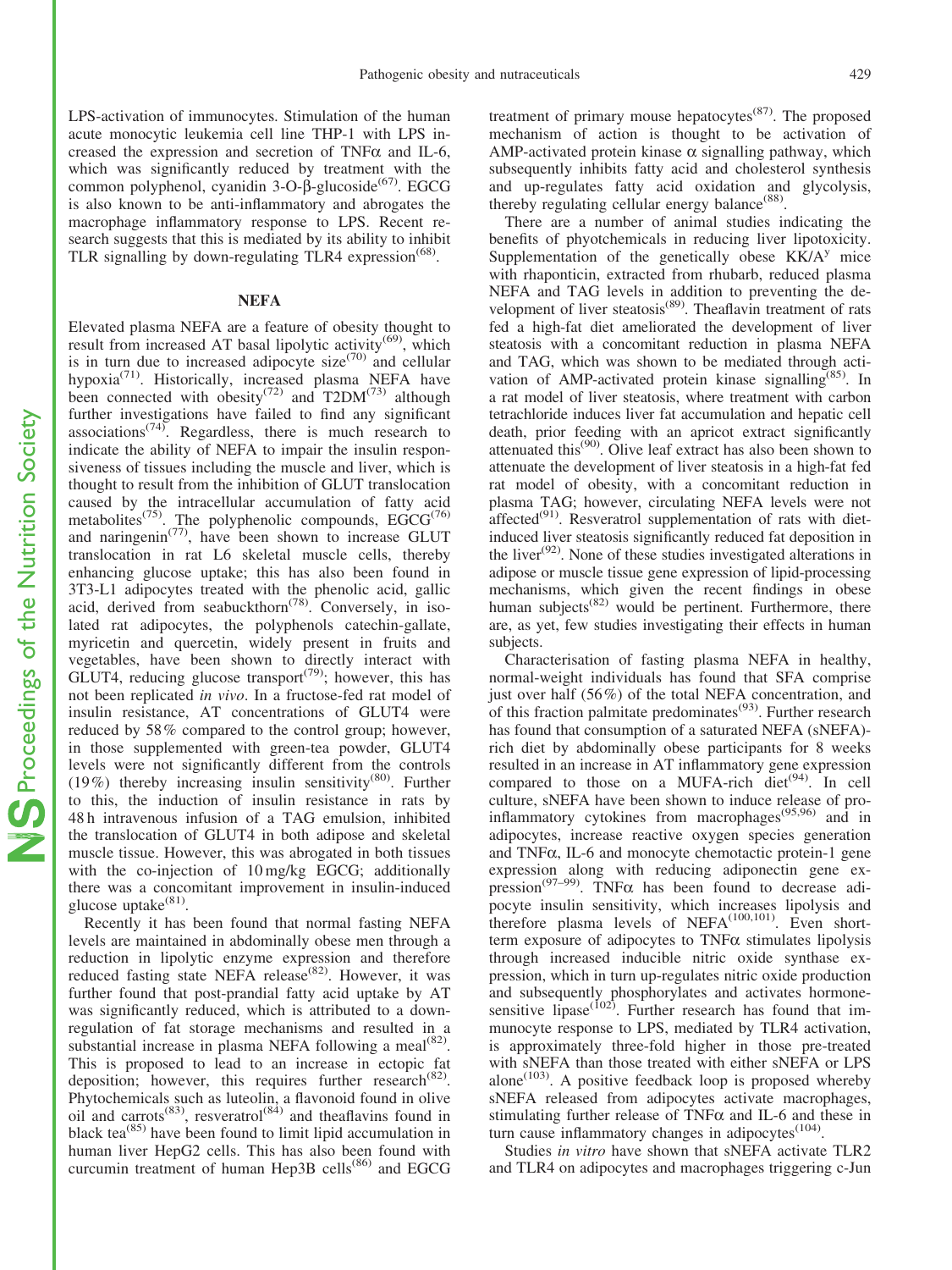N-terminal kinase and NF-kB pro-inflammatory signalling cascades resulting in pro-inflammatory cytokine produc- $\frac{105-108}{9}$ . However, recent research suggests that it may be LPS contamination of the fatty acid-free bovine serum albumin, a reagent commonly used to complex with sNEFA in in vitro studies, which stimulates TLR4 as uncomplexed sNEFA had no effect on TLR-dependent signalling<sup> $(109)$ </sup>. Although this is a matter that requires further clarification, numerous cell and animal studies do show that sNEFA are able to elicit a pro-inflammatory response; furthermore, these low levels of LPS may better response, furthermore, these four factors of  $\Xi$  and  $\Xi$  and  $\Xi$  represent the *in vivo* milieu<sup>(110)</sup>. There are, as yet, limited studies investigating the inhibitory effects of phytochemicals on the pro-inflammatory response of macrophages or adipocytes to sNEFA. However, as mentioned previously, studies in both adipocytes and macrophages have shown that phytochemicals, such as  $\alpha$ - and  $\gamma$ -mangostin<sup>(65)</sup>,  $\alpha$ -tocopherol<sup>(66)</sup> and EGCG<sup>(68)</sup>, are able to inhibit signalling pathways downstream of LPS-mediated TLR activation, ameliorating pro-inflammatory gene expression.

### Adipocyte hypertrophy

Hypertrophic adipocytes have been associated with hypertension<sup>(111)</sup> and an increased risk of  $CVD$ <sup>(112)</sup>, and further research in human subjects and mice has found that adipocyte size positively correlates with degree of AT inflammation<sup>(113-116)</sup>. Hypertrophic adipocytes isolated from human subjects have been found to have altered gene expression<sup>(117)</sup> leading to increased secretion of pro-inflammatory factors and altered adipokine secretion(118–120). Anti-obesity research has investigated the ability of nutraceuticals to promote adipocyte apoptosis and inhibit adipocyte differentiation, thereby reducing AT accumulation. The two most well-studied transcription factors regulating adipogenesis are PPARg and cytidinecytidine-adenosine-adenosine-thymidine-enhancer-binding proteins  $(C/EBP)^{(121)}$ . PPAR $\gamma$  is considered to be essential and adequate for the induction of adipocyte differentiation and has two isoforms,  $PPAR\gamma1$  and  $PPAR\gamma2$ , whose distinct roles are yet to be elucidated. Members of the C/EBP family are either anti- or pro-adipogenic and include C/EBPα, C/EBPβ, C/EBPγ and C/EBPδ. Their expression is necessary for the development of adipocyte insulin sensitivity<sup> $(122)$ </sup> and while they are important for adipogenesis. the presence of  $PPAR\gamma$  is still required.

The anti-adipogenic potential of various natural compounds has been investigated and many have been found to inhibit adipocyte differentiation. The addition of curcumin, the major polyphenol found in turmeric, to rodent models of obesity has been shown to reduce body weight gain and ameliorate the development of diabetes<sup> $(123,124)$ </sup>. This is thought to be due to its ability to suppress adipocyte differentiation and indeed this has been found in studies using the murine 3T3-L1 cell line, with a concomitant downregulation of PPAR $\gamma^{(125,126)}$ ; however, in another study utilising 3T3-L1 cells, these transcriptional markers were not affected<sup> $(124)$ </sup>. A recent comprehensive investigation into the ligand activity of curcumin found it to have no binding activity at the PPAR $\gamma$  ligand-binding site and subsequently

no effect on adipocyte differentiation<sup> $(127)$ </sup>. These disparities in curcumin activity are most likely related to the different extractions used as some studies have utilised purified curcumin, while others have prepared ethanolic extracts of turmeric which may contain other active compounds.

The green-tea polyphenol, EGCG, induces cancer cell apoptosis and has been shown to increase weight loss and reduce fat accumulation in both human $(128)$  and rodent obesity studies<sup>(129,130)</sup>. In one study, administration of EGCG to the diets of high-fat fed rats abrogated the development of glucose intolerance with a concomitant increase in PPARg gene expression; however, contrastingly, administration of green tea suppressed PPAR $\gamma$  gene expression<sup> $(131)$ </sup>. In 3T3-L1 cells, investigations have attributed the anti-obesity effects of EGCG to its ability to induce adipocyte apoptosis and inhibit adipocyte differentiation and proliferation, through down-regulation of PPAR $\gamma$  and  $C/EBP\alpha$ <sup>(132–134)</sup>. The concentrations used in these studies ranged from 0 to  $200 \mu$ M; however, one study found that EGCG administration at  $0.5-10 \,\mu$ M, while having no effect on cell activity, enhanced expression of genes related to adipocyte differentiation and insulin sensitivity and reduced fat accumulation<sup> $(135)$ </sup>. In human subjects, studies investigating the bioavailability of greentea polyphenols following consumption of green-tea solids in water have found the maximum plasma concentration of EGCG to be <1  $\mu$ g/ml<sup>(136,137)</sup>; therefore, studies carried out in cells using lower levels of EGCG may better mimic physiological levels.

However, is the inhibition of adipocyte differentiation truly beneficial? Recent research has indicated that in the moderately obese (BMI  $26-36$  kg/m<sup>2</sup>), an increase in the number of smaller adipocytes may also contribute to AT inflammation. In the study, abdominal AT biopsies were taken from healthy, moderately obese individuals and analysed for cell size distribution and inflammatory gene expression<sup>(138)</sup>. Adipocyte size was not found to be associated with inflammatory gene expression, instead an increase in the proportion of smaller adipocytes predicted the expression of inflammatory genes, which was independent from sex, insulin resistance and BMI, although this association was stronger in insulin-resistant than insulin-sensitive individuals<sup> $(138)$ </sup>. A total of eight inflammatory genes were analysed and of these CD14 and CD45 are specific for monocyte lineage cells, suggesting the acquisition of a monocytic phenotype by the smaller adipocytes. Previous research has found that pre-adipocytes acquire functional properties similar to macrophages when cultured in contact with one another and their gene profile has been found to be closer to macrophages than adipo $c\nu$ tes<sup> $(139)$ </sup>. As outlined in Fig. 2, there are many factors in pathogenic AT which may affect the normal differentiation of pre-adipocytes; this then results in the development of a pro-inflammatory, macrophage-like phenotype as indicated by the elevated secretion of cytokines and chemo $kines^{(140,141)}$ , most likely by activation of the key transcriptional regulator of inflammation, NF-KB<sup>(141)</sup>. Further research in subcutaneous AT biopsies obtained from obese individuals suggests that there is a failure of pre-adipocytes to differentiate  $(140,141)$ , possibly caused by elevated levels of  $TNF\alpha^{(140)}$ .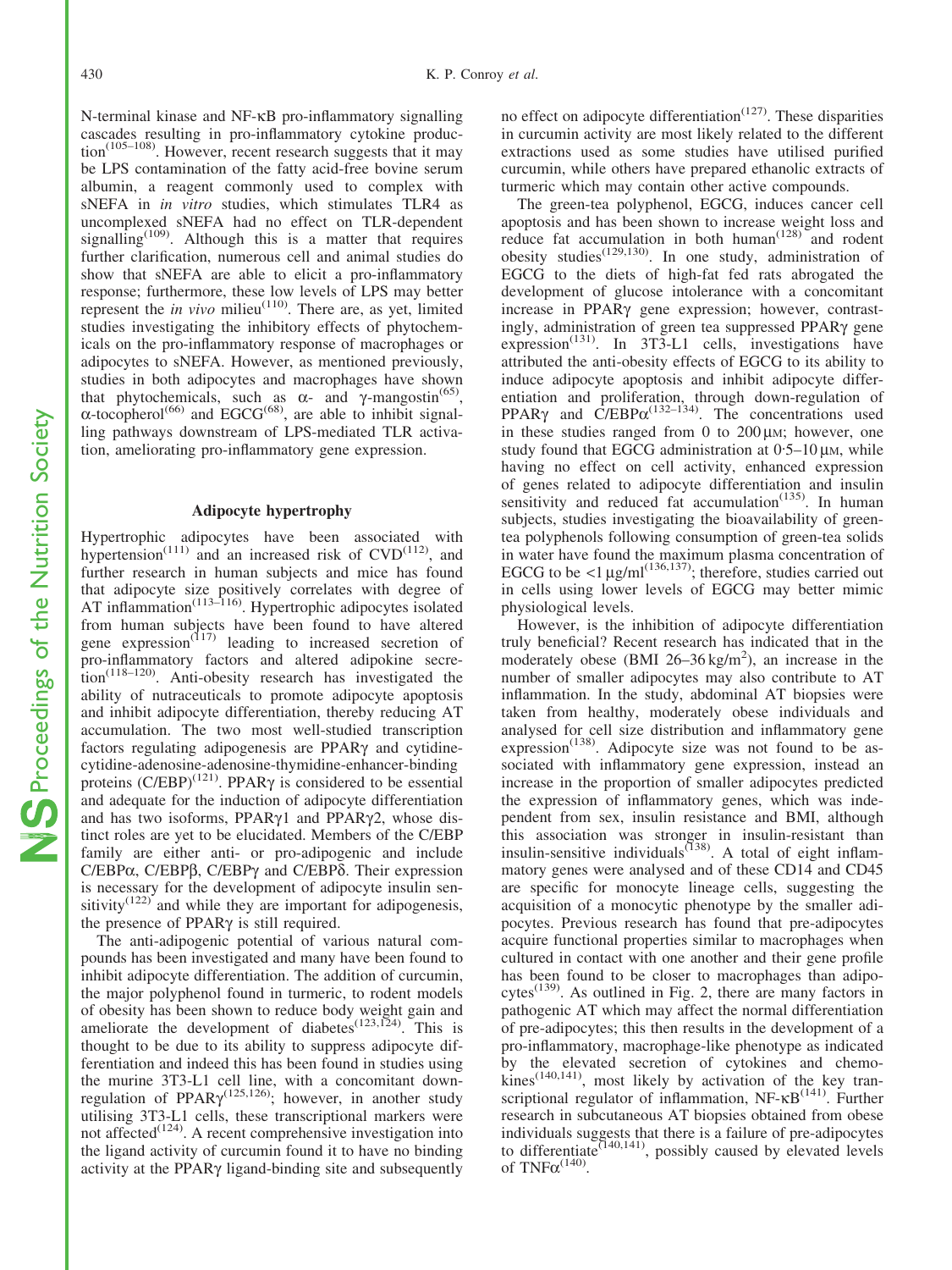

Fig. 2. (Colour online) Factors contributing to conversion of pre-adipocyte to one with macrophage-like activity. LPS, lipopolysaccharide.

LPS, high circulating levels of which are found in the obese or those following a high-fat meal, has also been found to affect adipocyte differentiation. Pre-adipocytes are known to have a macrophage-like phenotype and have a high gene expression and secretion of pro-inflammatory cytokines<sup>(142,143)</sup> in response to TNF $\alpha$  and LPS<sup>(139,144)</sup>. IL-6 expression levels were found to be higher in LPSstimulated 3T3-L1 pre-adipocytes than in mature 3T3-L1 adipocytes $(145)$ , and continuous treatment of these cells with LPS impaired their differentiation<sup> $(146)$ </sup>. Furthermore, in primary cultures of human adipocytes, LPS stimulation up-regulated pro-inflammatory cytokine mRNA, predominantly in the pre-adipocyte fraction and, as differentiation into mature adipocytes occurred pro-inflammatory cytokine expression decreased<sup> $(144)$ </sup>. Moreover, the therapeutic effects of thiazolidinediones used in the treatment of diabetes have been attributed, in part, to their ability to increase adipocyte differentiation<sup> $(147)$ </sup>. Treatment of genetically obese Zucker rats with the thiazolidinedione, troglitazone normalised hyperglycaemia and hyperinsulinaemia in addition to reducing AT levels of  $TNF\alpha$  and leptin $(1)$ . This was concomitant with an increase in the number of small adipocytes and a reduced number of large adipocytes, without alterations to the total weight of white  $AT^{(148)}$ .

Supplementation of diet-induced obese rats with bitter melon extract powder or the thiazolidinedione, pioglitazone, prevented the development of hyperinsulinaemia and glucose intolerance<sup> $(149)$ </sup>. The number of large adipocytes  $(>180 \,\mu m)$  was significantly lower in these two groups compared with those on the high-fat diet alone. In addition, the number of smaller adipocytes  $(60-100 \text{ µm})$  in the bitter melon group was similar to those fed the low-fat diet, which was significantly higher than the high-fat and thiazolidinedione-treated groups. Bitter melon powder had the added effect of reducing AT mass and lipid content, suggesting that lipogenesis within AT was also attenuated<sup> $(149)$ </sup>. In vitro studies have identified further compounds able to enhance adipocyte differentiation. Phloretin, a flavonoid found in apples and strawberries, was found to increase TAG accumulation with an attendant up-regulation of PPARg and C/EBPa, concomitantly increases in adiponectin expression and secretion were also found<sup> $(150)$ </sup>. Found in citrus fruits, the flavone nobiletin has been shown to enhance 3T3-L1 differentiation; however, this was not due to any activity at PPARg. Instead, nobiletin activated C/EBP $\beta$ , which is up-stream of PPAR $\gamma$  and induces its

expression<sup> $(151)$ </sup>. Further research clearly needs to be undertaken to fully determine the impact of individual cell populations within AT on adipose inflammation; however, it can be seen that failure of pre-adipocytes to differentiate can be detrimental with respect to either overloading of mature adipocytes rendering them hypertrophic or increasing the inflammatory pre-adipocyte population.

## Adipose tissue hypoxia

Secondary to the development of hypertrophic adipocytes is AT hypoxia. Adipocytes can expand up to  $150-200 \,\text{\mu m}$ in diameter $(118)$  and the maximum diffusion distance of oxygen is  $200 \mu m$ ; therefore adipocyte hypertrophy can lead to AT hypoxia as their size may impair oxygen diffusion into the cell $(4)$ . A recent study in obese human subjects has shown their abdominal AT to have a lower capillary density and oxygen partial pressure than lean subjects and this correlated negatively with percentage body fat and macrophage inflammatory protein-1 secretion, which is involved in inflammatory cell recruitment and release of pro-inflammatory cytokines<sup>(152)</sup>. Furthermore, the increase in AT blood flow associated with the postprandial state is not seen in the obese<sup>(82)</sup>. AT hypoxia is also found in rodent models of obesity, in addition to increased expression of hypoxia-regulated genes and dysregulated adipokine secretion<sup>(71,153,T54)</sup>. Hypoxia-inducible factor (HIF)-1 $\alpha$  and HIF-2 $\alpha$  are transcription factors induced by hypoxia that affect angiogenesis, glycolysis, cell proliferation, apoptosis and inflammation<sup>(155,156)</sup>. Gene expression of HIF-1 $\alpha$  has been positively correlated with body mass<sup>(157)</sup> and in adipocytes, HIF-1 $\alpha$  and HIF-2 $\alpha$  accumulation have been shown to promote the development of an insulin-resistant state by decreasing insulin receptor phosphorylation<sup>(158)</sup>. In adipocyte cell lines, hypoxia reduces NEFA uptake and increases lipolysis as well as inducing necrosis and apoptosis<sup> $(71)$ </sup>, pro-inflammatory cytokine production is also increased and adipokine secretion dysregulated<sup>(159,160)</sup>. Furthermore, the differentiation of pre-adipocytes is inhibited<sup>(161)</sup>.

Production of angiogenic factors, such as vascular endothelial growth factor and platelet-derived growth factor, are increased in response to hypoxia<sup>(162,163)</sup> and circulating levels of these are found to be elevated in obese human subjects and mice $(164,165)$ . A recent rodent study has shown that angiogenesis supports, and is essential for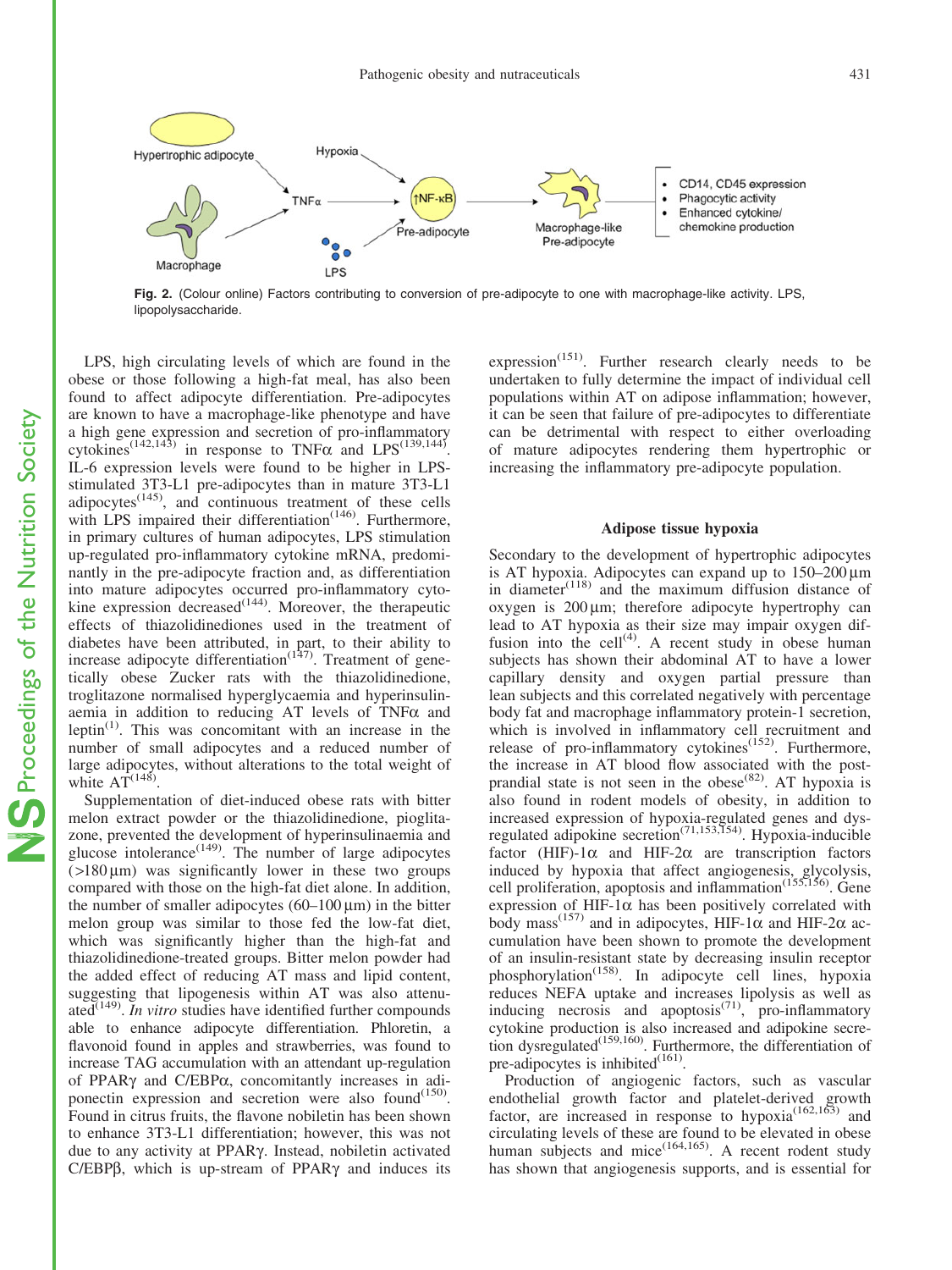Proceedings of the Nutrition Society

NS Proceedings of the Nutrition Society

adipogenesis and that they occur together in cell clusters; however, as fat mass increases hypertrophy dominates with a reduction in the occurrence of adipogenic/angiogenic cell  $\text{clusters}^{(166)}$ . Nutraceuticals have been found to reduce the expression and activity of HIF in cancer cells $^{(167)}$  with the overall aim to reduce tumour angiogenesis and therefore growth; however, similar inhibition in AT may only serve to further exacerbate hypoxia. In ischaemia-reperfusion injury, the promotion of HIF and its downstream signalling targets is beneficial, limiting infarct size by stimulating angiogenesis<sup>(168)</sup>. The subunits of HIF, HIF-1 $\alpha$ , HIF-2 $\alpha$ and the recently discovered HIF-3 $\alpha$ , differentially regulate adipogenesis $(169)$ ; however, their exact roles are, as yet, ill defined. The role of HIF and its subunits in AT dysfunction is a recent area of research and needs to be further understood before investigations into its regulation by nutraceuticals can get underway.

### Adipocyte dysfunction

Researchers have attempted to establish what the fundamental triggering factor is that tips healthy AT towards one which is pro-inflammatory; one potential candidate is endoplasmic reticulum (ER) stress. Markers of ER stress occur in AT of both diet and genetically induced mouse models of obesity $(170)$  and more recently in obese human sub $j$ ects<sup>(171–173)</sup>, and have been found to be reduced by weight loss<sup>(173)</sup>. Recently, ER stress has been linked with reduced secretion of adiponectin, a key adipokine in the regulation of insulin sensitivity and inflammation in obesity. Incubation of 3T3-L1 adipocytes with a protease inhibitor induced ER stress which resulted in a reduction in adiponectin synthesis through the activation of c-Jun N-terminal kinase signalling pathway and subsequent induction of activating transcription factor  $3^{(174)}$ .

The ER is the principal site of protein synthesis within the cell, ensuring the transport and release of correctly folded proteins and within adipocytes, also facilitates lipid droplet formation<sup> $(175-177)$ </sup>. An oxidative environment is present within the ER and is critical for disulfide bond formation and correct folding of proteins $(177)$ . However, in reaction to disturbances such as nutrient deprivation, lipids and increased workload, unfolded proteins accumulate within the ER triggering the unfolded protein response (UPR), which results in reactive oxygen species accumulation and cellular oxidative stress<sup> $(178)$ </sup>. This is mediated by three protein kinases, protein kinase RNA-like ER kinase, inositol-requiring  $1\alpha$  and activating transcription factor  $6^{(176,177)}$ . As a transient measure, the UPR initially reduces protein synthesis and translocation into the ER, followed by a longer-term increase in the ability of the ER to handle unfolded proteins. If protein misfolding persists or is excessive then cell death is triggered, usually through  $apoptosis^{(176,177)}$ 

The UPR is linked to inflammation through production and accumulation of reactive oxygen species, activation of the acute-phase response and activation of transcription factors regulating inflammatory signalling pathways such as NF- $\kappa$ B and c-Jun N-terminal kinase<sup>(175,179)</sup>. It is unknown as to what causes ER stress in obesity and there is little research into ER stress in the adipocyte; however,

some causative factors may include nutrient deprivation, resulting from decreased vascular density, with concomitant hypoxia, and increased protein synthesis due to adipocyte hypertrophy $^{(180)}$ . Elevated NEFA levels may also be a culprit, as these have been shown to activate the UPR in other cell types, including pancreatic  $\beta$ -cells and hepatocytes<sup>(181–183)</sup>. Conversely, ER stress may also result in elevated blood lipid levels, and research has found that protease inhibition in adipocytes, which induces ER stress, suppresses TAG synthesis and the transcription of lipogenic genes<sup>(184)</sup>.

Although antioxidants may promote ER stress by adversely affecting the oxidising environment of the ER, it has recently been shown that antioxidants could possibly have some benefit in reducing UPR-induced oxidative stress. One study investigated the expression of coagulation factor VIII, which is deficient in haemophilia A and is prone to misfolding in the  $ER^{(185)}$ . It was found that factor VIII misfolding in the ER resulted in oxidative and ER stress in vitro in Chinese hamster ovary-(H9) cells with eventual apoptosis, which was attenuated by the addition of butylated hydroxyanisole, a phenolic, lipid-soluble antioxidant. An effect that was also mimicked in vivo in mice. Further to this, butylated hydroxyanisole treatment reduced the intracellular accumulation of misfolded factor VIII with a concomitant increase in functional factor VIII secretion, both *in vitro* and *in vivo*. Treatment of Chinese hamster ovary-H9 cells with ascorbic acid, which has weaker antioxidant properties than butylated hydroxyanisole, produced inconsistent results of less intensity<sup>(185)</sup>.

In another study, oxidative and ER stress were induced in human umbilical vein endothelial cells by incubation in hyperglycaemic conditions<sup>(186)</sup>. Interestingly though, while treatment with ascorbic acid and  $\alpha$ -tocopherol eliminated oxidative stress, no effect was found on ER stress, similar to the results found by Malhotra et  $al$ .<sup>(185)</sup>. This discrepancy may be due to the different cell lines used or, more likely, due to butylated hydroxyanisole having phenolic activity. Research in human colon cancer cell lines has shown that quercetin, a phenolic flavonoid, is able to reduce ER stress through the inhibition of the phosphoinositide 3-kinase pathway, which is not replicated by ascorbic acid or  $\alpha$ -tocopherol<sup>(187)</sup>. In a cell-free study, oxidative stress resulted in the loss of function of the ER protein-folding enzyme, protein disulfide isomerase causing an accumulation of misfolded proteins which was prevented by the addition of the polyphenolic compounds, curcumin and masoprocol<sup>(188)</sup>. While it has recently been shown that reduced adiponectin secretion from adipocytes is due, in part, to ER stress, it has yet to be investigated whether antioxidants could ameliorate ER stress in the adipocyte and, in so doing, possibly re-assert an antiinflammatory secretory pattern. Given the evidence, it seems unlikely that a compound with purely antioxidant activity would have this effect, and therefore polyphenolic compounds may have more benefit.

#### **Conclusion**

Despite the large amount of research into the development of pathogenic obesity, it is clear that this is a complex and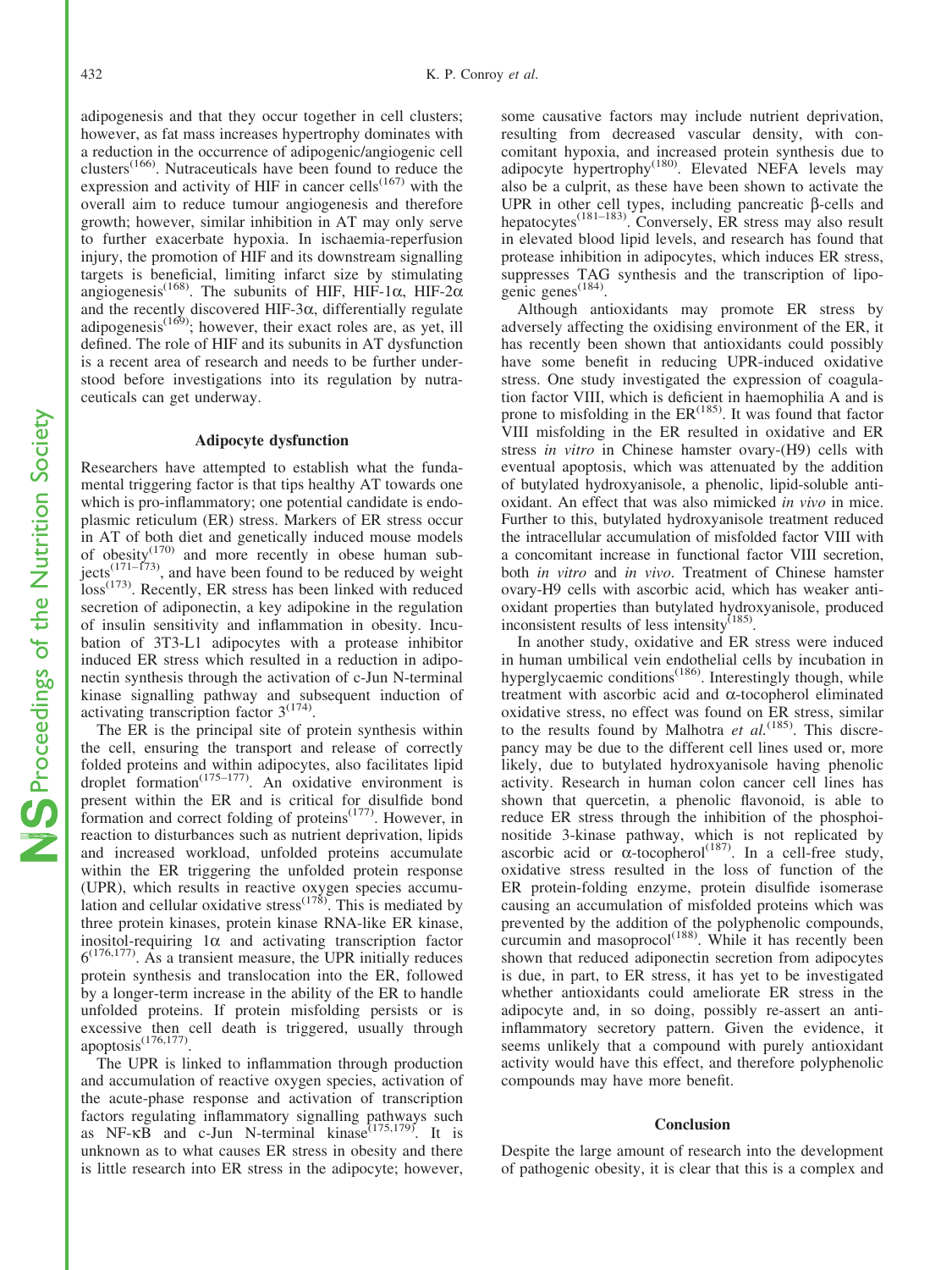dynamic process and as such, further research is required in order to fully understand the mechanisms involved. There are thought to be four key areas that are disturbed during AT expansion leading to the initiation of inflammation within AT; metabolic endotoxaemia, increased plasma NEFA, hypertrophic adipocytes and increased AT hypoxia. Adipocyte ER stress is hypothesised to precede the development of the aforementioned four areas. A role for nutraceuticals in reversing the development of inflammation in obesity is a subject of great interest, and from the research reviewed here their potential in this area is clear. Although having been subject to intensive research in other areas, grape seed and green-tea polyphenols appear to also be particularly effective in pathogenic obesity, limiting metabolic endotoxaemia and the detrimental effects of elevated NEFA. Newly characterised compounds such as  $\alpha$ - and  $\gamma$ -mangostin and bitter melon extract were also found to have beneficial effects. However, as has been highlighted in this review, there is still much research that needs to be undertaken before the role of nutraceuticals in limiting the development of obesity-related comorbidities can be fully defined. In particular, further research in defined, obese populations using randomised controlled trials is essential.

Although initial research has focused on developing targeted interventions to limit the expansion of AT by reducing angiogenesis, inhibiting adipogenesis or promoting adipocyte apoptosis, this has a high risk of adverse side effects. It is, therefore, possibly more effective instead to direct research towards reversing the development of dysregulated AT activity in general, and in this respect, nutraceuticals may be the answer by providing a broader spectrum of treatment.

### Acknowledgements

K.P.C. is supported by Queen Margaret University, Edinburgh. The authors state that there are no conflicts of interest. K.P.C. is the primary researcher and author of this manuscript. M.W. and I.M.D. are the supervisory team and proofread the manuscript.

### References

- 1. WHO (2011) Obesity and Overweight. Available at http:// www.who.int/mediacentre/factsheets/fs311/en/index.html
- 2. Guh D, Zhang W, Bansback N et al. (2009) The incidence of co-morbidities related to obesity and overweight: A systematic review and meta-analysis. BMC Public Health 9, 88.
- 3. Bertakis KD & Azari R (2005) Obesity and the use of health care services. Obesity 13, 372–379.
- 4. Trayhurn P & Wood IS (2004) Adipokines: Inflammation and the pleiotropic role of white adipose tissue. Br J Nutr 92, 347–355.
- 5. Aasheim ET, Hofso D, Hjelmesaeth J et al. (2008) Vitamin status in morbidly obese patients: A cross-sectional study. Am J Clin Nutr 87, 362–369.
- 6. Panagiotakos DB, Pitsavos C, Yannakoulia M et al. (2005) The implication of obesity and central fat on markers of chronic inflammation: The ATTICA study. Atherosclerosis 183, 308–315.
- 7. Chrysohoou C, Panagiotakos DB, Pitsavos C et al. (2007) The implication of obesity on total antioxidant capacity in apparently healthy men and women: The ATTICA study. Nutr Metab Cardiovasc Dis. 17, 590–597.
- 8. Wintergerst ES, Maggini S & Hornig DH (2007) Contribution of selected vitamins and trace elements to immune function. Ann Nutr Metab 51, 301-323.
- 9. DeFelice SL (1995) The nutraceutical revolution: Its impact on food industry R&D. Trends Food Sci Technol 6, 59–61.
- 10. Gulati OP & Berry Ottaway P (2006) Legislation relating to nutraceuticals in the European Union with a particular focus on botanical-sourced products. Toxicology 221, 75–87.
- 11. Ramos S (2008) Cancer chemoprevention and chemotherapy: Dietary polyphenols and signalling pathways. Mol Nutr Food Res 52, 507–526.
- 12. Ramassamy C (2006) Emerging role of polyphenolic compounds in the treatment of neurodegenerative diseases: A review of their intracellular targets. Eur J Pharmacol 545, 51–64.
- 13. Maury E & Brichard S (2010) Adipokine dysregulation, adipose tissue inflammation and metabolic syndrome. Mol Cell Endocrinol 314, 1–16.
- 14. Fantuzzi G (2005) Adipose tissue, adipokines, and inflammation. *J Allergy Clin Immunol* 115, 911–919.
- 15. Lago F, Dieguez C, Gomez-Reino J et al. (2007) Adipokines as emerging mediators of immune response and inflammation. Nat Clin Pract Rheum 3, 716–724.
- 16. Friedman J (2002) The function of leptin in nutrition, weight and physiology. Nutr Rev 60, s1-s14.
- 17. Considine RV, Sinha MK, Heiman ML et al. (1996) Serum immunoreactive-leptin concentrations in normal-weight and obese humans. N Engl J Med 334, 292–295.
- 18. Maffei M, Halaas J, Ravussin E et al. (1995) Leptin levels in human and rodent: Measurement of plasma leptin and ob RNA in obese and weight-reduced subjects. Nat Med 1, 1155–1161.
- 19. Hamilton BS, Paglia D, Kwan AYM et al. (1995) Increased obese mRNA expression in omental fat cells from massively obese humans. Nat Med 1, 953-956.
- 20. Lonnqvist F, Arner P, Nordfors L et al. (1995) Overexpression of the obese (ob) gene in adipose tissue of human obese subjects. Nat Med 1, 950-953.
- 21. Saad MF, Damani S, Gingerich RL et al. (1997) Sexual dimorphism in plasma leptin concentration. J Clin Endocrinol Metab 82, 579–584.
- 22. Ostlund RE Jr, Yang JW, Klein S et al. (1996) Relation between plasma leptin concentration and body fat, gender, diet, age, and metabolic covariates. J Clin Endocrinol Metab 81, 3909–3913.
- 23. Hassink SG, Sheslow DV, de Lancey E et al. (1996) Serum leptin in children with obesity: Relationship to gender and development. Pediatrics 98, 201–203.
- 24. Otero M, Lago Rcaa, Lago F et al. (2005) Leptin, from fat to inflammation: Old questions and new insights. FEBS Lett 579, 295–301.
- 25. Sanchez-Margalet V, Martin-Romero C, Santos-Alvarez J et al. (2003) Role of leptin as an immunomodulator of blood mononuclear cells: Mechanisms of action. Clin Exp Immunol 133, 11–19.
- 26. Sugiura K, Tamakoshi K, Yatsuya H et al. (2008) Contribution of adipocytokines to low-grade inflammatory state as expressed by circulating C-reactive protein in Japanese men: Comparison of leptin and adiponectin. Int J Cardiol 130, 159–164.
- 27. Arita Y, Kihara S, Ouchi N et al. (1999) Paradoxical decrease of an adipose-specific protein, adiponectin, in obesity. Biochem Biophys Res Commun 257, 79–83.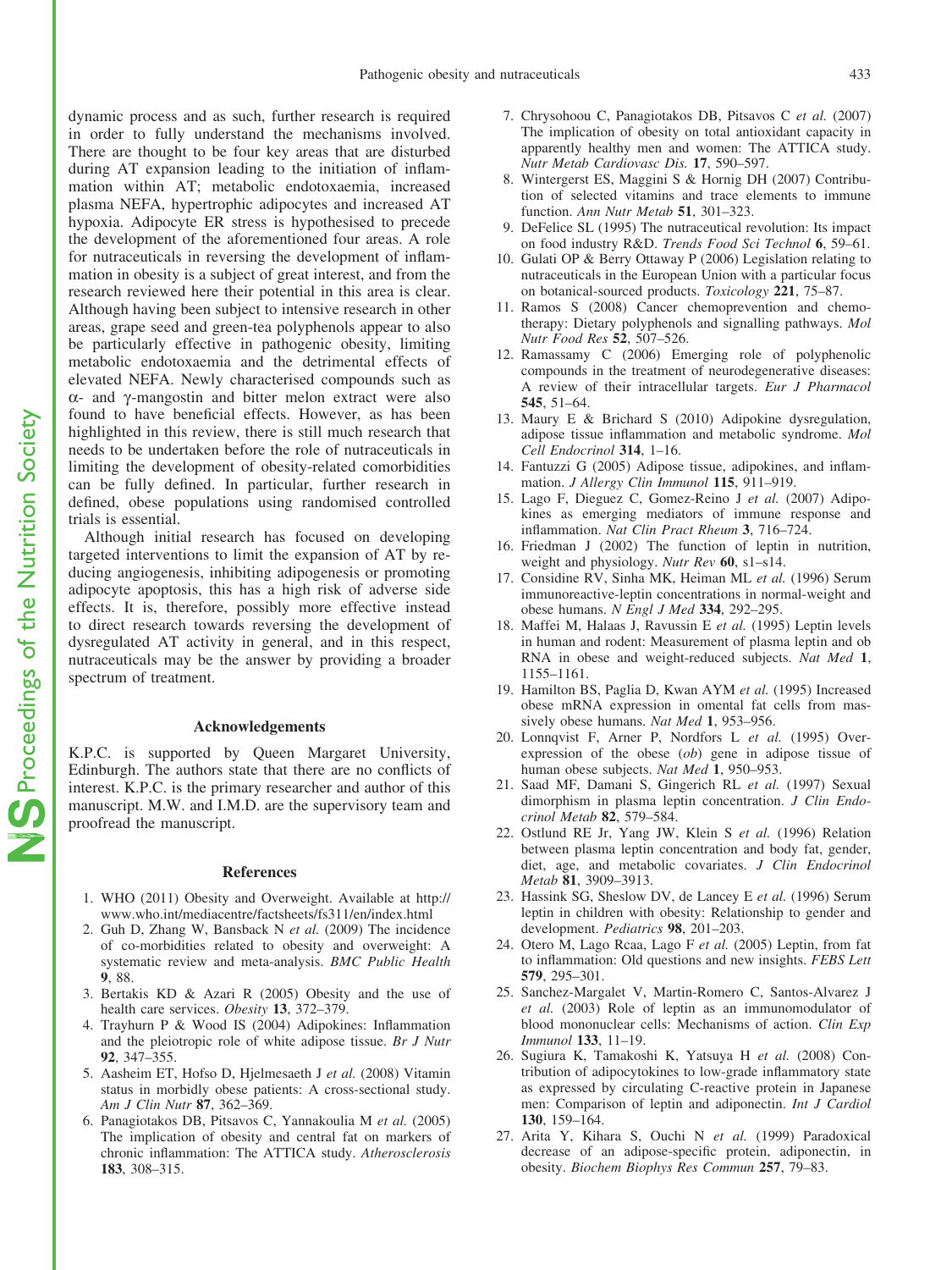- 28. Tilg H & Moschen AR (2008) Role of adiponectin and PBEF/visfatin as regulators of inflammation: Involvement in obesity-associated diseases. Clin Sci 114, 275–288.
- 29. Bruun JM, Lihn AS, Verdich C et al. (2003) Regulation of adiponectin by adipose tissue-derived cytokines: In vivo and in vitro investigations in humans. Am J Physiol Endocrinol Metab 285, E527–E533.
- 30. Maeda N, Takahashi M, Funahashi T et al. (2001) PPARg ligands increase expression and plasma concentrations of adiponectin, an adipose-derived protein. Diabetes 50, 2094–2099.
- 31. Ouchi N, Kihara S, Funahashi T et al. (2003) Reciprocal association of C-reactive protein with adiponectin in blood stream and adipose tissue. Circulation 107, 671–674.
- 32. Matsushita K, Yatsuya H, Tamakoshi K et al. (2006) Inverse association between adiponectin and C-reactive protein in substantially healthy Japanese men. Atherosclerosis 188, 184–189.
- 33. Maeda N, Shimomura I, Kishida K et al. (2002) Dietinduced insulin resistance in mice lacking adiponectin/ ACRP30. Nat Med 8, 731.
- 34. Nishihara T, Matsuda M, Araki H et al. (2006) Effect of adiponectin on murine colitis induced by dextran sulfate sodium. Gastroenterology 131, 853-861.
- 35. Shibata R, Sato K, Pimentel DR et al. (2005) Adiponectin protects against myocardial ischemia-reperfusion injury through AMPK- and COX-2-dependent mechanisms. Nat Med 11, 1096-1103.
- 36. Spalding K, Arner E, Westermark P et al. (2008) Dynamics of fat cell turnover in humans. Nature 453, 783–787.
- 37. van Harmelen V, Skurk T, Rohrig K et al. (2003) Effect of BMI and age on adipose tissue cellularity and differentiation capacity in women. Int J Obes Relat Metab Disord 27, 889–895.
- 38. Stefan N, Kantartzis K, Machann J et al. (2008) Identification and characterization of metabolically benign obesity in humans. Arch Intern Med 168, 1609–1616.
- 39. Zeyda M & Stulnig TM (2007) Adipose tissue macrophages. Immunol Lett 112, 61-67.
- 40. Margioris AN (2009) Fatty acids and postprandial inflammation. Curr Opin Clin Nutr Metab Care 12, 129–137.
- 41. Patel C, Ghanim H, Ravishankar S et al. (2007) Prolonged reactive oxygen species generation and nuclear factor- {kappa}B activation after a high-fat, high-carbohydrate meal in the obese. J Clin Endocrinol Metab 92, 4476–4479.
- 42. Ghanim H, Abuaysheh S, Sia CL et al. (2009) Increase in plasma endotoxin concentrations and the expression of Toll-like receptors and suppressor of cytokine signaling-3 in mononuclear cells after a high-fat, high-carbohydrate meal. Diabetes Care 32, 2281–2287.
- 43. Erridge C (2011) Accumulation of stimulants of Toll-like receptor (TLR)-2 and TLR4 in meat products stored at 5C. J Food Sci 76, H72–H79.
- 44. Backhed F, Ding H, Wang T et al. (2004) The gut microbiota as an environmental factor that regulates fat storage. Proc Natl Acad Sci USA 101, 15718–15723.
- 45. Cani PD, Amar J, Iglesias MA et al. (2007) Metabolic endotoxemia initiates obesity and insulin resistance. Diabetes 56, 1761–1772.
- 46. Erridge C, Attina T, Spickett CM et al. (2007) A high-fat meal induces low-grade endotoxemia: Evidence of a novel mechanism of postprandial inflammation. Am J Clin Nutr 86, 1286–1292.
- 47. Amar J, Burcelin R, Ruidavets JB et al. (2008) Energy intake is associated with endotoxemia in apparently healthy men. Am J Clin Nutr 87, 1219–1223.
- 48. Hassanali Z, Ametaj BN, Field CJ et al. (2010) Dietary supplementation of  $n-3$  PUFA reduces weight gain and improves postprandial lipaemia and the associated inflammatory response in the obese JCR:LA-cp rat. Diabetes Obes Metab 12, 139–147.
- 49. Sun L, Yu Z, Ye X et al. (2010) A marker of endotoxemia is associated with obesity and related metabolic disorders in apparently healthy Chinese. Diabetes Care 33, 1925–1932.
- 50. Cani P, Bibiloni R, Knauf C et al. (2008) Changes in gut microbiota control metabolic endotoxemia-induced inflammation in high-fat diet-induced obesity and diabetes in mice. Diabetes 57, 1470–1481.
- 51. Neal MD, Leaphart C, Levy R et al. (2006) Enterocyte TLR4 mediates phagocytosis and translocation of bacteria across the intestinal barrier. J Immunol 176, 3070–3079.
- 52. Deopurkar R, Ghanim H, Friedman J et al. (2010) Differential effects of cream, glucose, and orange juice on inflammation, endotoxin, and the expression of Toll-like receptor-4 and suppressor of cytokine signaling-3. Diabetes Care 33, 991–997.
- 53. Brun P, Castagliuolo I, Leo VD et al. (2007) Increased intestinal permeability in obese mice: New evidence in the pathogenesis of nonalcoholic steatohepatitis. Am J Physiol Gastrointest Liver Physiol 292, G518–G525.
- 54. Muccioli GG, Naslain D, Backhed F et al. (2010) The endocannabinoid system links gut microbiota to adipogenesis. Mol Syst Biol 27, 6.
- 55. Korte G, Dreiseitel A, Schreier P et al. (2010) Tea catechins' affinity for human cannabinoid receptors. Phytomedicine 17, 19–22.
- 56. Korte G, Dreiseitel A, Schreier P et al. (2009) An examination of anthocyanins' and anthocyanidins' affinity for cannabinoid receptors. J Med Food 12, 1407–1410.
- 57. Ghanim H, Sia CL, Upadhyay M et al. (2010) Orange juice neutralizes the proinflammatory effect of a high-fat, highcarbohydrate meal and prevents endotoxin increase and Toll-like receptor expression. Am J Clin Nutr 91, 940–949.
- 58. Ghanim H, Sia CL, Korzeniewski K et al. (2011) A resveratrol and polyphenol preparation suppresses oxidative and inflammatory stress response to a high-fat, highcarbohydrate meal. J Clin Endocrinol Metab 96, 1409–1414.
- 59. Shizuo A, Kiyoshi T & Tsuneyasu K (2001) Toll-like receptors: Critical proteins linking innate and acquired immunity. Nat Immunol 2, 675.
- 60. Lin Y, Lee H, Berg AH et al. (2000) The lipopolysaccharideactivated Toll-like receptor (TLR)-4 induces synthesis of the closely related receptor TLR-2 in adipocytes. J Biol Chem 11; 275, 24255–24263.
- 61. Vitseva OI, Tanriverdi K, Tchkonia TT et al. (2008) Inducible Toll-like receptor and NF-[kappa]B regulatory pathway expression in human adipose tissue. Obesity 16, 932–937.
- 62. Creely SJ, McTernan PG, Kusminski CM et al. (2007) Lipopolysaccharide activates an innate immune system response in human adipose tissue in obesity and type 2 diabetes. Am J Physiol Endocrinol Metab 292, E740–E747.
- 63. Bes-Houtmann S, Roche R, Hoareau L et al. (2007) Presence of functional TLR2 and TLR4 on human adipocytes. Histochem Cell Biol 127, 131–137.
- 64. Davis JE, Gabler NK, Walker-Daniels J et al. (2008) Tlr-4 deficiency selectively protects against obesity induced by diets high in saturated fat. Obesity 16, 1248–1255.
- 65. Bumrungpert A, Kalpravidh RW, Chitchumroonchokchai C et al. (2009) Xanthones from mangosteen prevent lipopolysaccharide-mediated inflammation and insulin resistance in primary cultures of human adipocytes. J Nutr 139, 1185–1191.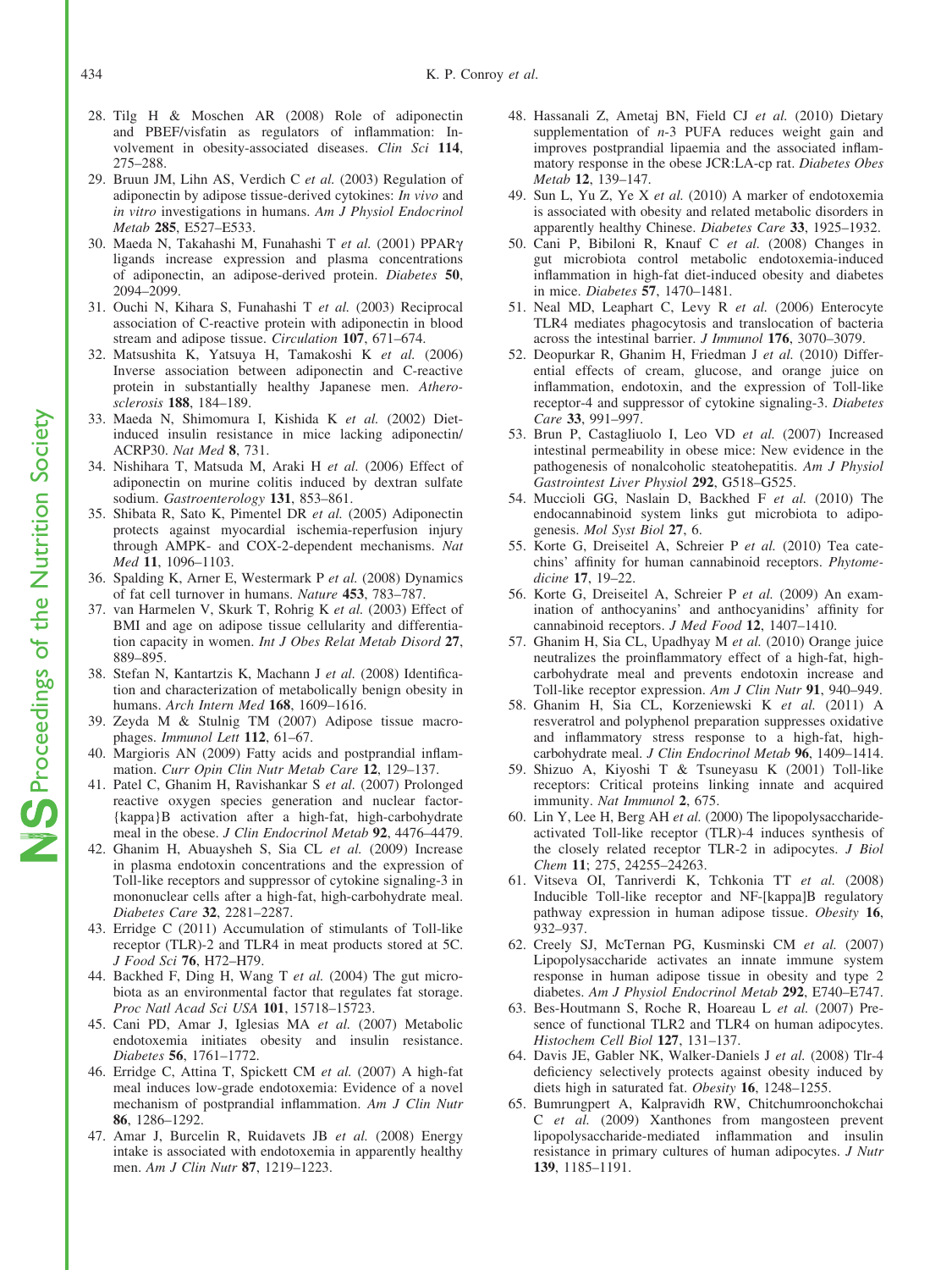- 66. Lira F, Rosa J, Cunha C et al. (2011) Supplementing alphatocopherol (vitamin E) and vitamin  $D_3$  in high fat diet decrease IL-6 production in murine epididymal adipose tissue and 3T3-L1 adipocytes following LPS stimulation. Lipids Health Dis 10, 37.
- 67. Zhang Y, Lian F, Zhu Y et al. (2010) Cyanidin-3-Ob-glucoside inhibits LPS-induced expression of inflammatory mediators through decreasing  $I \kappa B\alpha$  phosphorylation in THP-1 cells. Inflamm Res 59, 723–730.
- 68. Hong Byun E, Fujimura Y, Yamada K et al. (2010) TLR4 signaling inhibitory pathway induced by green tea polyphenol epigallocatechin-3-gallate through 67-kDa laminin receptor. J Immunol 185, 33–45.
- 69. Nielsen S, Guo Z, Johnson M et al. (2004) Splanchnic lipolysis in human obesity. J Clin Invest 113, 1582–1588.
- 70. Arner P (2005) Human fat cell lipolysis: Biochemistry, regulation and clinical role. Best Pract Res Clin Endocrinol Metab 19, 471–482.
- 71. Yin J, Gao Z, He Q et al. (2009) Role of hypoxia in obesityinduced disorders of glucose and lipid metabolism in adipose tissue. Am J Physiol Endocrinol Metab 296, E333–E342.
- 72. Opie LH & Walfish PG (1963) Plasma free fatty acid concentrations in obesity. New Engl J Med 268, 757–760.
- 73. Fraze E, Donner CC, Swislocki ALM et al. (1985) Ambient plasma free fatty acid concentrations in noninsulindependent diabetes mellitus: Evidence for insulin resistance. J Clin Endocrinol Metab 61, 807–811.
- 74. Charles M, Fontbonne A, Thibult N et al. (2001) High plasma nonesterified fatty acids are predictive of cancer mortality but not of coronary heart disease mortality: Results from the Paris prospective study. Am J Epidemiol 153, 292–298.
- 75. Samuel VT, Petersen KF & Shulman GI (2010) Lipidinduced insulin resistance: Unravelling the mechanism. Lancet 375, 2267–2277.
- 76. Zhang ZF, Li Q, Liang J et al. (2010) Epigallocatechin-3-Ogallate (EGCG) protects the insulin sensitivity in rat L6 muscle cells exposed to dexamethasone condition. Phytomedicine 17, 14–18.
- 77. Zygmunt K, Faubert B, MacNeil J et al. (2010) Naringenin, a citrus flavonoid, increases muscle cell glucose uptake via AMPK. Biochem Biophys Res Commun 398, 178–183.
- 78. Vishnu Prasad CN, Anjana T, Banerji A et al. (2010) Gallic acid induces GLUT4 translocation and glucose uptake activity in 3T3-L1 cells. FEBS Lett 584, 531–536.
- 79. Strobel P, Allard C, Perez-Acle T et al. (2005) Myricetin, quercetin and catechin-gallate inhibit glucose uptake in isolated rat adipocytes. Biochem J 386, 471–478.
- 80. Wu LY, Juan CC, Hwang L et al. (2004) Green tea supplementation ameliorates insulin resistance and increases glucose transporter IV content in a fructose-fed rat model. Eur J Nutr 43, 116–124.
- 81. Li Y, Zhao S, Zhang W et al. (2011) Epigallocatechin-3-Ogallate (EGCG) attenuates FFAs-induced peripheral insulin resistance through AMPK pathway and insulin signaling pathway in vivo. Diabetes Res Clin Pract (In the Press).
- 82. McQuaid SE, Hodson L, Neville MJ et al. (2011) Downregulation of adipose tissue fatty acid trafficking in obesity. Diabetes 60, 47–55.
- 83. Liu JF, Ma Y, Wang Y et al. (2011) Reduction of lipid accumulation in HepG2 cells by luteolin is associated with activation of AMPK and mitigation of oxidative stress. Phytother Res 25, 588–596.
- 84. Shang J, Chen L, Xiao F et al. (2008) Resveratrol improves non-alcoholic fatty liver disease by activating AMPactivated protein kinase1. Acta Pharmacol Sin 29, 698–706.
- 85. Lin CL, Huang HC & Lin JK (2007) Theaflavins attenuate hepatic lipid accumulation through activating AMPK in human HepG2 cells. J Lipid Res 48, 2334-2343.
- 86. Kim T, Davis J, Zhang AJ et al. (2009) Curcumin activates AMPK and suppresses gluconeogenic gene expression in hepatoma cells. Biochem Biophys Res Comm 388, 377–382.
- 87. Collins QF, Liu HY, Pi J et al. (2007) Epigallocatechin-3 gallate (EGCG), a green tea polyphenol, suppresses hepatic gluconeogenesis through 5'-AMP-activated protein kinase. J Biol Chem 282, 30143–30149.
- 88. Carling D (2004) The AMP-activated protein kinase cascade – a unifying system for energy control. Trends Biochem Sci 29, 18–24.
- 89. Chen J, Ma M, Lu Y et al. (2009) Rhaponticin from rhubarb rhizomes alleviates liver steatosis and improves blood glucose and lipid profiles in KK/Ay diabetic mice. Planta Medica 75, 472–477.
- 90. Ozturk F, Gul M, Ates B et al. (2009) Protecive effect of apricot (Prunus armeniaca L.) on hepatic steatosis and damage induced by carbon tetrachloride in Wistar rats. Br J Nutr 102, 1767–1775.
- 91. Poudyal H, Campbell F & Brown L (2010) Olive leaf extract attenuates cardiac, hepatic, and metabolic changes in high carbohydrate-, high fat-fed rats. *J Nutr* **140**, 946–953.
- 92. Bujanda L, Hijona E, Larzabal M et al. (2008) Resveratrol inhibits nonalcoholic fatty liver disease in rats. BMC Gastroenterol 8, 40.
- 93. Staiger H, Staiger K, Stefan N et al. (2004) Palmitateinduced interleukin-6 expression in human coronary artery endothelial cells. Diabetes 53, 3209–3216.
- 94. van Dijk SJ, Feskens EJ, Bos MB et al. (2009) A saturated fatty acid-rich diet induces an obesity-linked proinflammatory gene expression profile in adipose tissue of subjects at risk of metabolic syndrome. Am J Clin Nutr 90, 1656–1664.
- 95. Laine P, Schwartz E, Wang Y et al. (2007) Palmitic acid induces IP-10 expression in human macrophages via NF-kB activation. Biochem Biophys Res Commun 358, 150–155.
- 96. Haversen L, Danielsson KN, Fogelstrand L et al. (2009) Induction of proinflammatory cytokines by long-chain saturated fatty acids in human macrophages. Atherosclerosis 202, 382–393.
- 97. Ajuwon KM & Spurlock ME (2005) Palmitate activates the NF-{kappa}B transcription factor and induces IL-6 and TNF{alpha} expression in 3T3-L1 adipocytes. J Nutr 135, 1841–1846.
- 98. Subauste AR & Burant CF (2007) Role of FoxO1 in FFAinduced oxidative stress in adipocytes. Am J Physiol Endocrinol Metab 293, E159–E164.
- 99. Takahashi K, Yamaguchi S, Shimoyama T et al. (2008) JNK- and I{kappa}B-dependent pathways regulate MCP-1 but not adiponectin release from artificially hypertrophied 3T3-L1 adipocytes preloaded with palmitate in vitro. Am J Physiol Endocrinol Metab 294, E898–E909.
- 100. Zhang HH, Halbleib M, Ahmad F et al. (2002) Tumor necrosis factor stimulates lipolysis in differentiated human adipocytes through activation of extracellular signal-related kinase and elevation of intracellular cAMP. Diabetes 51, 2929–2935.
- 101. Permana PA, Menge C & Reaven PD (2006) Macrophagesecreted factors induce adipocyte inflammation and insulin resistance. Biochem Biophys Res Commun 341, 507–514.
- 102. Lien CC, Au LC, Tsai YL et al. (2009) Short-term regulation of tumor necrosis factor-{alpha}-induced lipolysis in 3T3-L1 adipocytes is mediated through the inducible nitric oxide synthase/nitric oxide-dependent pathway. Endocrinology 150, 4892–4900.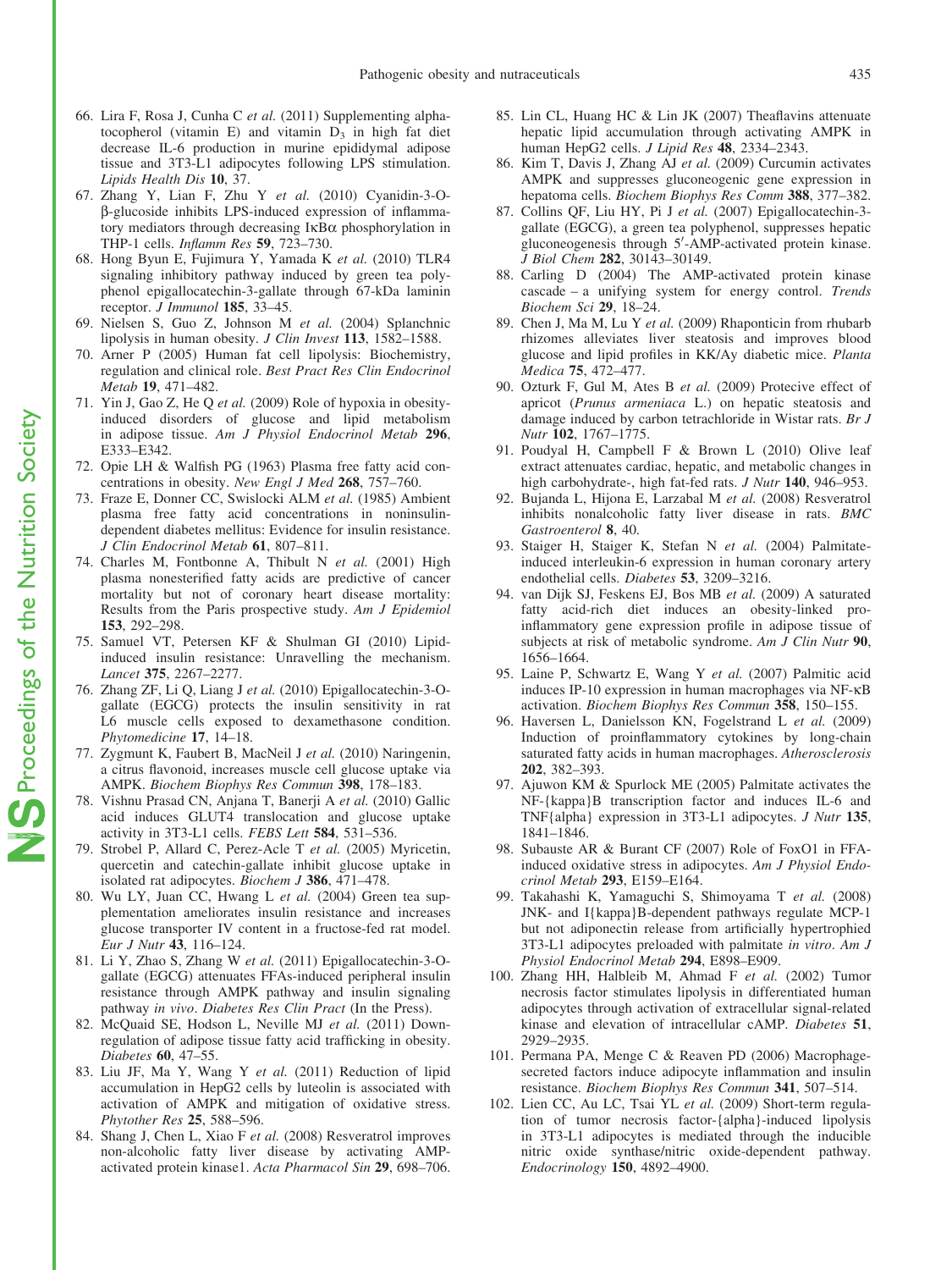- 436 K. P. Conroy et al.
- 103. Schwartz EA, Zhang WY, Karnik SK et al. (2010) Nutrient modification of the innate immune response: A novel mechanism by which saturated fatty acids greatly amplify monocyte inflammation. Arterioscler Thromb Vasc Biol 30, 802–808.
- 104. Suganami T, Nishida J & Ogawa Y (2005) A paracrine loop between adipocytes and macrophages aggravates inflammatory changes: Role of free fatty acids and tumor necrosis factor {alpha}. Arterioscler Thromb Vasc Biol 25, 2062– 2068.
- 105. Shi H, Kokoeva M, Inouye K et al. (2006) TLR4 links innate immunity and fatty acid-induced insulin resistance. J Clin Invest 116, 3015–3025.
- 106. Nguyen MTA, Favelyukis S, Nguyen AK et al. (2007) A Subpopulation of macrophages infiltrates hypertrophic adipose tissue and is activated by free fatty acids via Toll-like receptors 2 and 4 and JNK-dependent pathways. J Biol Chem 282, 35279–35292.
- 107. Suganami T, Yuan X, Shimoda Y et al. (2009) Activating transcription factor 3 constitutes a negative feedback mechanism that attenuates saturated fatty acid/Toll-Like receptor 4 signaling and macrophage activation in obese adipose tissue. Circ Res 105, 25–32.
- 108. Han CY, Kargi AY, Omer M et al. (2010) Differential effect of saturated and unsaturated free fatty acids on the generation of monocyte adhesion and chemotactic factors by adipocytes. Diabetes 59, 386–396.
- 109. Erridge C & Samani NJ (2009) Saturated fatty acids do not directly stimulate Toll-like receptor signaling. Arterioscler Thromb Vasc Biol 29, 1944–1949.
- 110. Kennedy A, Martinez K, Chuang CC et al. (2009) Saturated fatty acid-mediated inflammation and insulin resistance in adipose tissue: Mechanisms of action and implications. J Nutr 139, 1–4.
- 111. Berglund G, Ljungman S, Hartford M et al. (1982) Type of obesity and blood pressure. Hypertension 4, 692–696.
- 112. Lonn M, Mehlig K, Bengtsson C et al. (2010) Adipocyte size predicts incidence of type 2 diabetes in women. FASEB J 24, 326–331.
- 113. Cinti S, Mitchell G, Barbatelli G et al. (2005) Adipocyte death defines macrophage localisation and function in adipose tissue of obese mice and humans. J Lipid Res 46, 2347–2355.
- 114. Cancello R, Henegar C, Viguerie N et al. (2005) Reduction of macrophage infiltration and chemoattractant gene expression changes in white adipose tissue of morbidly obese subjects after surgery-induced weight loss. Diabetes 54, 2277–2286.
- 115. Weisberg SP, McCann D, Desai M et al. (2003) Obesity is associated with macrophage accumulation in adipose tissue. J Clin Invest 112, 1796–1808.
- 116. Lee YH, Nair S, Rousseau E et al. (2005) Microarray profiling of isolated abdominal subcutaneous adipocytes from obese vs non-obese Pima Indians: Increased expression of inflammation-related genes. Diabetologia 48, 1776–1783.
- 117. Jernas M, Palming J, Sjoholm K et al. (2006) Separation of human adipocytes by size: Hypertrophic fat cells display distinct gene expression. FASEB J 20, 1540–1542.
- 118. Skurk T, Alberti-Huber C, Herder C et al. (2007) Relationship between adipocyte size and adipokine expression and secretion. J Clin Endocrinol Metab 92, 1023–1033.
- 119. Cancello R & Clement K (2006) Is obesity an inflammatory illness? Role of low-grade inflammation and macrophage infiltration in human white adipose tissue. BJOG 13, 1141–1147.
- 120. Gustafson B, Hammarstedt A, Andersson CX et al. (2007) Inflamed adipose tissue: A culprit underlying the metabolic

syndrome and atherosclerosis. Arterioscler Thromb Vasc Biol 27, 2276–2283.

- 121. Rosen ED & MacDougald OA (2006) Adipocyte differentiation from the inside out. Nat Rev Mol Cell Biol 7, 885– 896.
- 122. Wu Z, Rosen ED, Brun R et al. (1999) Cross-regulation of C/EBP[alpha] and PPAR[gamma] controls the transcriptional pathway of adipogenesis and insulin sensitivity. Mol Cell 3, 151–158.
- 123. Weisberg S, Leibel R & Tortoriello D (2008) Dietary curcumin significantly improves obesity-associated inflammation and diabetes in mouse models of diabesity. Endocrinology 149, 3549–3558.
- 124. Ejaz A, Wu D, Kwan P et al. (2009) Curcumin inhibits adipogenesis in 3T3-L1 adipocytes and angiogenesis and obesity in C57/BL mice. J Nutr 139, 919–925.
- 125. Zhao J, Sun XB, Ye F et al. (2011) Suppression of fatty acid synthase, differentiation and lipid accumulation in adipocytes by curcumin. Mol Cell Biochem 10, 1–10.
- 126. Lee YK, Lee WS, Hwang JT et al. (2008) Curcumin exerts antidifferentiation effect through AMPKa-PPARg in 3T3-L1 adipocytes and antiproliferatory effect through AMPKa-COX-2 in cancer cells. J Agric Food Chem 57, 305–310.
- 127. Narala V, Smith M, Adapala R et al. (2009) Curcumin is not a ligand for peroxisome proliferator-activated receptor-g. Gene Ther Mol Biol 13, 20–15.
- 128. Wolfram S, Wang Y & Thielecke F (2006) Anti-obesity effects of green tea: From bedside to bench. Mol Nutr Food Res 50, 176–187.
- 129. Wolfram S, Raederstorff D, Wang Y et al. (2005) TEAVIGO (epigallocatechin gallate) supplementation prevents obesity in rodents by reducing adipose tissue mass. Ann Nutr Metab 49, 54–63.
- 130. Bose M, Lambert JD, Ju J et al. (2008) The major green tea polyphenol, ( - )-epigallocatechin-3-gallate, inhibits obesity, metabolic syndrome, and fatty liver disease in high-fat-fed mice. J Nutr 138, 1677–1683.
- 131. Chen N, Bezzina R, Hinch E et al. (2009) Green tea, black tea, and epigallocatechin modify body composition, improve glucose tolerance, and differentially alter metabolic gene expression in rats fed a high-fat diet. Nutr Res 29, 784–793.
- 132. Furuyashiki T, Nagayasu H, Aoki Y et al. (2004) Tea catechin suppresses adipocyte differentiation accompanied by down-regulation of PPARgamma2 and C/EBPalpha in 3T3-L1 cells. Biosci Biotechnol Biochem 68, 2353–2359.
- 133. Moon HS, Chung CS, Lee HG et al. (2007) Inhibitory effect of ( - )-epigallocatechin-3-gallate on lipid accumulation of 3T3-L1 cells. Obesity 15, 2571–2582.
- 134. Lin J, Della-Fera MA & Baile CA (2005) Green tea polyphenol epigallocatechin gallate inhibits adipogenesis and induces apoptosis in 3T3-L1 adipocytes. Obesity 13, 982–990.
- 135. Sakurai N, Mochizuki K, Kameji H et al. (2009)  $(-)$ -Epigallocatechin gallate enhances the expression of genes related to insulin sensitivity and adipocyte differentiation in 3T3-L1 adipocytes at an early stage of differentiation. Nutrition 25, 1047–1056.
- 136. Lee MJ, Maliakal P, Chen L et al. (2002) Pharmacokinetics of tea catechins after ingestion of green tea and ( - )-epigallocatechin-3-gallate by humans. Cancer Epidemiol Biomarkers Prev 11, 1025–1032.
- 137. Yang CS, Chen L, Lee MJ et al. (1998) Blood and urine levels of tea catechins after ingestion of different amounts of green tea by human volunteers. Cancer Epidemiol Biomarkers Prev 7, 351–354.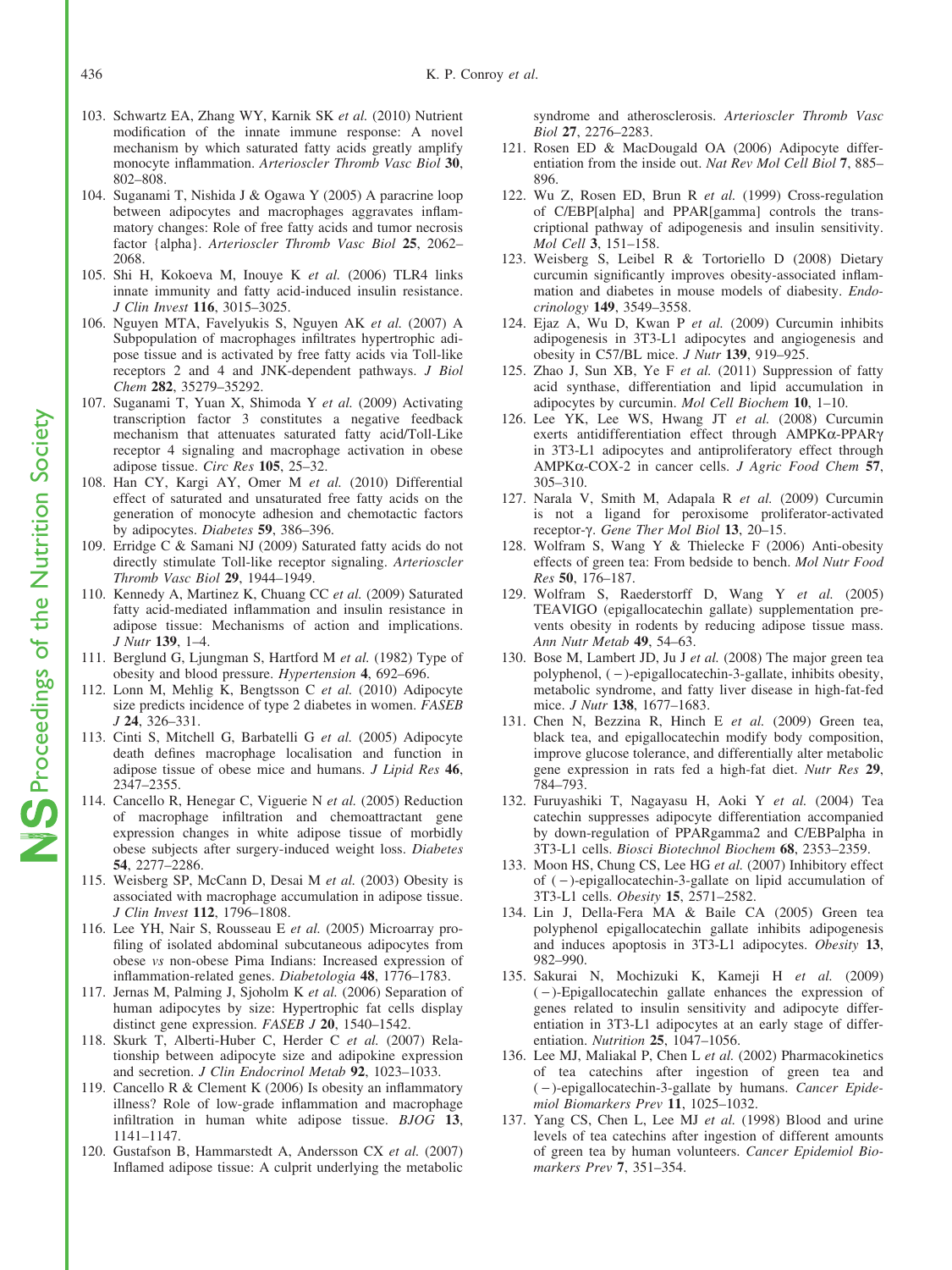- 138. McLaughlin T, Deng A, Yee G et al. (2010) Inflammation in subcutaneous adipose tissue: Relationship to adipose cell size. Diabetologia 53, 369-377.
- 139. Charriere G, Cousin B, Arnaud E et al. (2003) Preadipocyte conversion to macrophage. J Biol Chem 278, 9850–9855.
- 140. Isakson P, Hammarstedt A, Gustafson B et al. (2009) Impaired preadipocyte differentiation in human abdominal obesity: Role of Wnt, tumor necrosis factor- $\alpha$ , and inflammation. Diabetes 58, 1550–1557.
- 141. Lacasa D, Taleb S, Keophiphath M et al. (2007) Macrophage-secreted factors impair human adipogenesis: Involvement of proinflammatory state in preadipocytes. Endocrinology 148, 868–877.
- 142. Cousin B, Andre M, Casteilla L et al. (2001) Altered macrophage-like functions of preadipocytes in inflammation and genetic obesity. J Cell Physiol 186, 380–386.
- 143. Cousin B, Munoz O, Andre M et al. (1999) A role for preadipocytes as macrophage-like cells. FASEB J 13, 305–312.
- 144. Chung S, LaPoint K, Martinez K et al. (2006) Preadipocytes mediate lipopolysaccharide-induced inflammation and insulin resistance in primary cultures of newly differentiated human adipocytes. Endocrinology 147, 5340–5351.
- 145. Harkins JM, Moustaid-Moussa N, Chung YJ et al. (2004) Expression of interleukin-6 is greater in preadipocytes than in adipocytes of 3T3-L1 cells and C57BL/6J and ob/ob mice. J Nutr 134, 2673–2677.
- 146. Poulain-Godefroy O & Froguel P (2007) Preadipocyte response and impairment of differentiation in an inflammatory environment. Biochem Biophys Res Commun 356, 662–667.
- 147. Lehmann JM, Moore LB, Smith-Oliver TA et al. (1995) An antidiabetic thiazolidinedione is a high affinity ligand for peroxisome proliferator-activated receptor  $\gamma$  (PPAR $\gamma$ ). J Biol Chem 270, 12953–12956.
- 148. Okuno A, Tamemoto H, Tobe K et al. (1998) Troglitazone increases the number of small adipocytes without the change of white adipose tissue mass in obese Zucker rats. J Clin Invest 101, 1354–1361.
- 149. Huang L, Hong Y, Wong Y et al. (2008) Bitter melon (Momordica charantia L.) inhibits adipocyte hypertrophy and down regulates lipogenic gene expression in adipose tissue of diet-induced obese rats. Br J Nutr 99, 230–239.
- 150. Hassan M, Yazidi CE, Landrier JF et al. (2007) Phloretin enhances adipocyte differentiation and adiponectin expression in 3T3-L1 cells. Biochem Biophys Res Commun 361, 208–213.
- 151. Saito T, Abe D & Sekiya K (2007) Nobiletin enhances differentiation and lipolysis of 3T3-L1 adipocytes. Biochem Biophys Res Commun 357, 371–376.
- 152. Pasarica M, Sereda O, Redman L et al. (2009) Reduced adipose tissue oxygenation in human obesity: Evidence for rarefaction, macrophage chemotaxis, and inflammation without an angiogenic response. Diabetes 58, 718.
- 153. Hosogai N, Fukuhara A, Oshima K et al. (2007) Adipose tissue hypoxia in obesity and its impact on adipocytokine dysregulation. Diabetes 56, 901–911.
- 154. Rausch ME, Weisberg S, Vardhana P et al. (2007) Obesity in C57BL/6J mice is characterized by adipose tissue hypoxia and cytotoxic T-cell infiltration. Int J Obes 32, 451–463.
- 155. Patel S & Simon M (2008) Biology of hypoxia-inducible factor-2a in development and disease. Cell Death Differ 15, 628–634.
- 156. Weidemann A & Johnson R (2008) Biology of HIF-1a. Cell Death Differ 15, 621–627.
- 157. Maumus M, Sengenes C, Decaunes P et al. (2008) Evidence of in situ proliferation of adult adipose tissue-derived progenitor cells: Influence of fat mass microenvironment and growth. J Clin Endocrinol Metab 93, 4098–4106.
- 158. Regazzetti C, Peraldi P, Gremeaux T et al. (2009) Hypoxia decreases insulin signaling pathways in adipocytes. Diabetes 58, 95–103.
- 159. Wang B, Wood IS & Trayhurn P (2008) Hypoxia induces leptin gene expression and secretion in human preadipocytes: Differential effects of hypoxia on adipokine expression by preadipocytes. J Endocrinol 198, 127–134.
- 160. Ye J, Gao Z, Yin J et al. (2007) Hypoxia is a potential risk factor for chronic inflammation and adiponectin reduction in adipose tissue of ob/ob and dietary obese mice. Am J Physiol Endocrinol Metab 293, E1118–E1128.
- 161. Kim KH, Song MJ, Chung J et al. (2005) Hypoxia inhibits adipocyte differentiation in a HDAC-independent manner. Biochem Biophys Res Commun 333, 1178–1184.
- 162. Lolmede K, Dunand de Saint Front V, Galitzhy J et al. (2003) Effects of hypoxia on the expression of proangiogenic factors in differentiated 3T3-F442A adipocytes. Int J Obes 27, 1187–1195.
- 163. Wang B, Wood I & Trayhurn P (2007) Dysregulation of the expression and secretion of inflammation-related adipokines by hypoxia in human adipocytes. Pflugers Archiv 455, 479–492.
- 164. Silha JV, Krsek M, Sucharda P et al. (2005) Angiogenic factors are elevated in overweight and obese individuals. Int J Obes 29, 1308–1314.
- 165. Pang C, Gao Z, Yin J et al. (2008) Macrophage infiltration into adipose tissue may promote angiogenesis for adipose tissue remodeling in obesity. Am J Physiol Endocrinol Metab 295, E313–E322.
- 166. Nishimura S, Manabe I, Nagasaki M et al. (2007) Adipogenesis in obesity requires close interplay between differentiating adipocytes, stromal cells, and blood vessels. Diabetes 56, 1517–1526.
- 167. Singh R & Agarwal R (2003) Tumor angiogenesis: A potential target in cancer control by phytochemicals. Curr Cancer Drug Targets 3:205–217.
- 168. Paul SAM, Simons JW & Mabjeesh NJ (2004) HIF at the crossroads between ischemia and carcinogenesis. J Cell Physiol 200, 20–30.
- 169. Hatanaka M, Shimba S, Sakaue M et al. (2009) Hypoxiainducible factor-3 $\alpha$  functions as an accelerator of 3T3-L1 adipose differentiation. Biol Pharm Bull 32, 1166–1172.
- 170. Ozcan U, Cao Q, Yilmaz E et al. (2004) Endoplasmic reticulum stress links obesity, insulin action, and type 2 diabetes. Science 306, 457–461.
- 171. Sharma NK, Das SK, Mondal AK et al. (2008) Endoplasmic reticulum stress markers are associated with obesity in nondiabetic subjects. J Clin Endocrinol Metab 93, 4532–4541.
- 172. Boden G, Duan X, Homko C et al. (2008) Increase in endoplasmic reticulum stress-related proteins and genes in adipose tissue of obese, insulin-resistant individuals. Diabetes 57, 2438–2444.
- 173. Gregor M, Yang L, Fabbrini E et al. (2009) Endoplasmic reticulum stress is reduced in tissues of obese subjects after weight loss. Diabetes **58**, 693-700.
- 174. Koh EH, Park JY, Park HS et al. (2007) Essential role of mitochondrial function in adiponectin synthesis in adipocytes. Diabetes 56, 2973–2981.
- 175. Gregor MF & Hotamisligil GS (2007) Thematic review series: Adipocyte biology. Adipocyte stress: The endoplasmic reticulum and metabolic disease. J Lipid Res 48, 1905–1914.